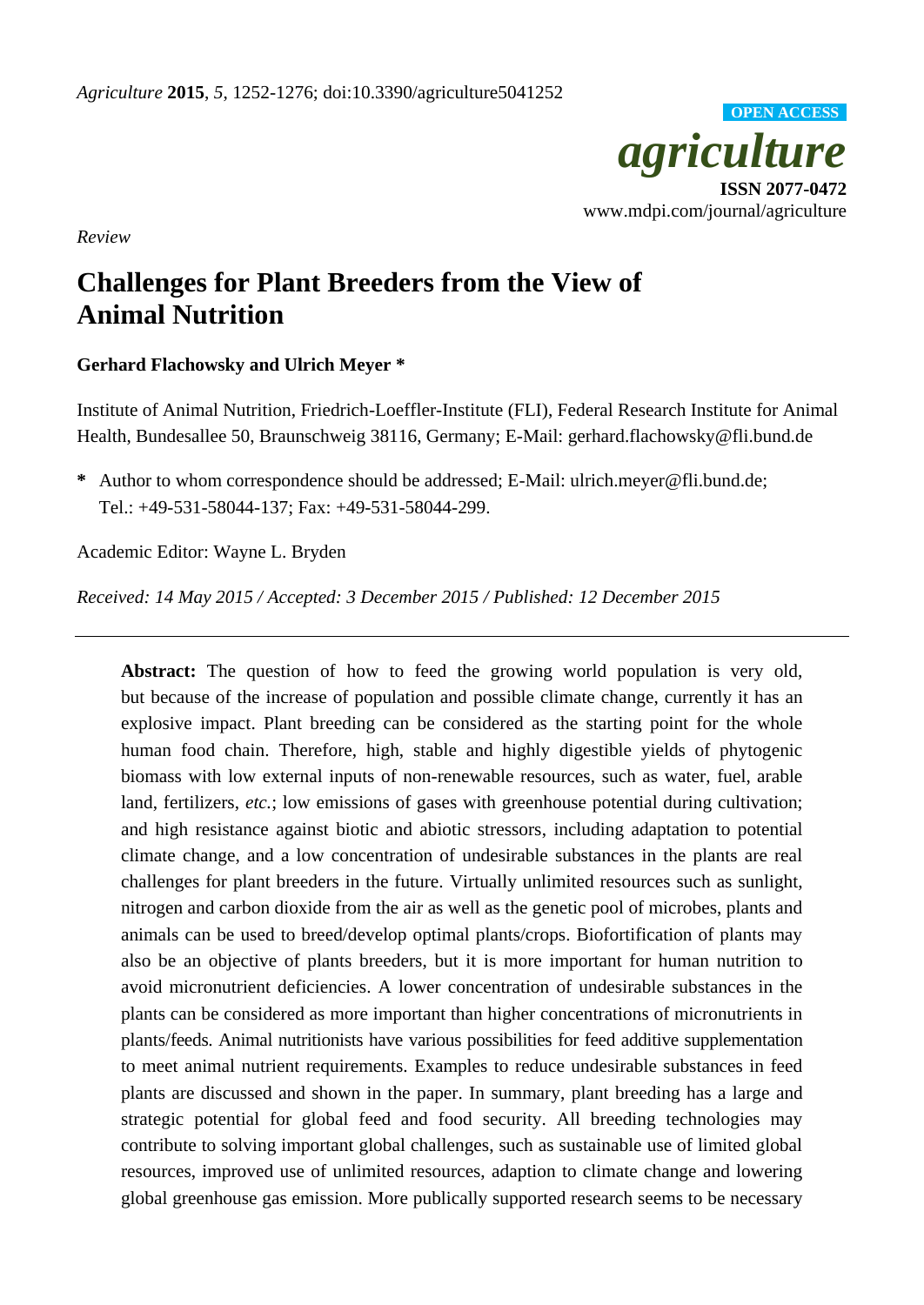in this field. All methods of plant breeding that contribute to a more resource-efficient production of high and stable yields of available biomass should be used/combined.

**Keywords:** plant breeding; animal protein; feeds; co-products; feed additives; biofortification; anti-nutritional factors

# **1. Introduction**

Feed accounts for 50% to 70% of the cost of production of animal protein (*i.e.*, meat, milk and eggs). Feeds can be defined as edible material(s) that are consumed by animals and deliver energy and/or nutrients such as protein/amino acids, fatty acids, minerals, vitamins, *etc.* to the animals' diet. On the other hand, feed plants may also contain undesirable substances, such as glucosinolates, mycotoxins, phytates, phytoestrogens, lignin, *etc*. Furthermore, feed production consumes high amounts of limited natural resources such as water, land area, fuel, fertilizers, *etc*. Therefore, feed efficiency or feed conversion (amount of feed per product of animal origin such as milk, eggs, meat or fish) is a potential parameter to assess feed utilization in animal nutrition [1,2].

Plant breeding can be considered as the starting point of the food chain all over the world [3–8], as shown in the simple food chain model in Figure 1. Traditional breeding, as well as "green" biotechnology or green chemistry [9], may result in changing of composition and nutritive value of feed plants.



**Figure 1.** Plant breeding, feed production and feed science as key elements of the production of food of animal origin in the human food chain.

The present situation will continue with a steadily growing population, severe land and water constraints, an increase in demands for food and biofuel as well as with progressing climate change [10–12]. The objective of the present paper is to analyze challenges for plant breeding under special consideration of high and stable yields, efficient use of limited resources and reduction of the content of undesirable ingredients in feed plants.

## **2. Global Food Situation and Challenges**

According to the FAO (Food and Agriculture Organization of the United Nations) [13,14], the human population will increase globally from currently about seven billion to more than nine billion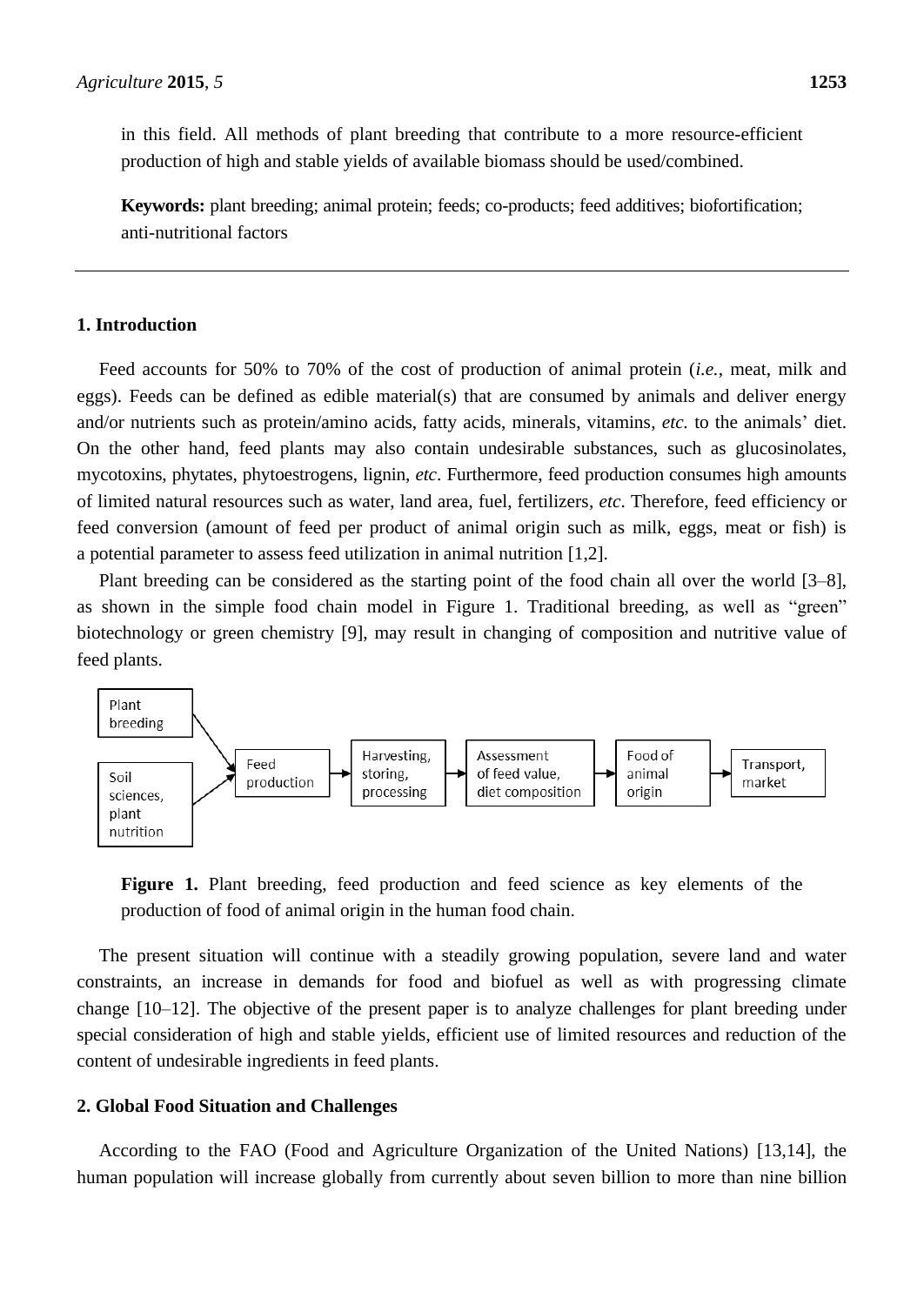people in 2050, but the increase in the output of food of animal origin is estimated to be about 70% above the current production [15,16].

More people and a higher need for feed and food are associated with a growing demand for limited natural resources such as water, fuel, minerals, arable land, *etc.*, and elevated emissions with greenhouse gas (GHG) potential such as carbon dioxide (CO<sub>2</sub>), methane (CH<sub>4</sub>), nitrous oxide (N<sub>2</sub>O) and other substances (e.g., N, P, trace elements, *etc.*). These changes characterize the situation all over the world [2,5,9,13,14,17–24]. Malnutrition in all its forms (undernutrition, micronutrient deficiencies (e.g., iron, iodine, vitamin A) and overnutrition—the so-called "triple burden" of malnutrition) is still recognized as a serious and intractable problem for human beings [25,26]. The latest FAO estimates [27] indicate that about 805 million people are still chronically undernourished (11.3% of global population). Food of animal nutrition, also called animal source food [28], may contribute to overcoming micronutrient deficiencies [26].

## *2.1. Food of Animal Origin*

The energy and protein conversion efficiency from feed into food of animal origin is low and may vary between 3% (energy–beef) up to 40% (energy–dairy; protein–chicken) for fattening [29,30]. In some countries (e.g., USA), between 67% (energy) and 80% (protein) of the crops are used as animal feed [29].

These developments and complex connections present the following question: "Is there any need for food of animal origin?" As vegans demonstrate, there is no essential need for food of animal origin, if the human diets are supplemented with all essential nutrients. However, on the other hand, the consumption of meat, fish, milk and eggs may contribute significantly to meeting the human requirements for amino acids [26,31–35] and some important trace nutrients (such as Ca, P, Zn, Fe, I, Se, and Vitamins A, D, E, and B12), especially for children and juveniles, as well as for pregnant and lactating women [36]. Human nutritionists [37,38] have recommended that about one-third of the daily protein requirements (0.66–1 g per kg body weight) [34,37,39–42] of adults should originate from protein of animal origin. Consequently, about 20 g of the daily intake of about 60 g protein should be of animal origin, which is lower than the present average consumption throughout the world. Presently, there is an average consumption of protein of animal origin (without fish) of about 24 g per capita per day, ranging between 1.7 (Burundi) and 69.0 g (USA; Table 1). It is a challenge for the future to overcome this imbalance [33]. Meat, milk and eggs provide around 13% of the energy and 28% of protein consumed globally, respectively, with the higher share in the so-called developed countries (around 20% and 40%, respectively [14]). It is difficult to assess the protein intake from fish and other animal protein sources (e.g., insects). Avadi and Freon [43] estimate that half of the world's population consumed at least 15% of their animal protein from aquaculture. Protein from insects may contribute to improving the protein intake of human and animals in many developing countries [44].

Other reasons for consumption of food of animal origin are the high bioavailability of most nutrients and their considerable "enjoyment value". Such food is also presently considered as an indicator for the standard of living in many regions of the world. Eating food of animal origin, especially meat, is not only a reflection of nutritional needs, but it is also determined by organoleptic, as well as by geographical area, culture, ethics and wealth. Further reasons for the higher demand of food of animal origin in some countries are the increased income of the population [25,45–47] and the imitation of the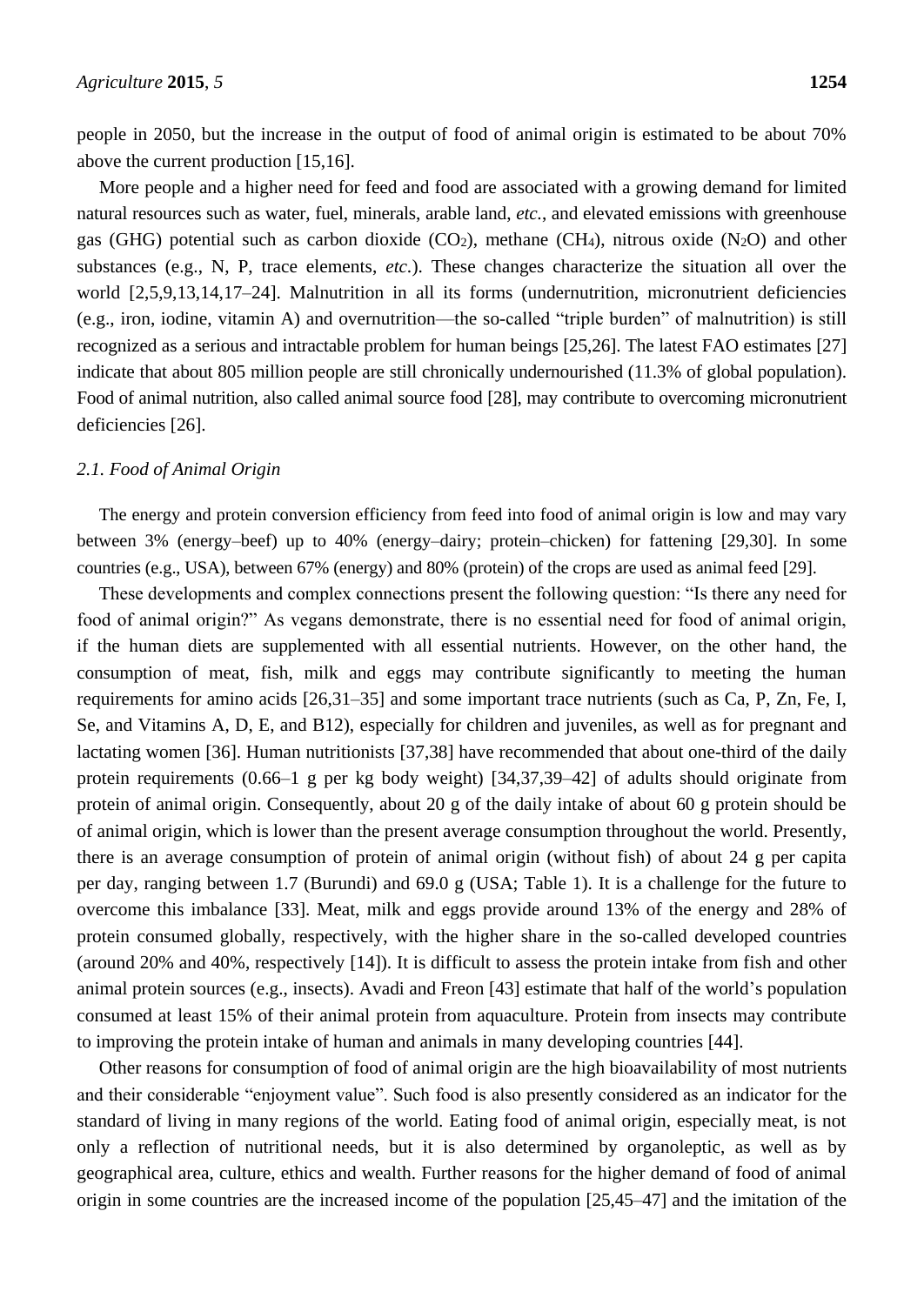so-called "Western lifestyle" concerning nutritional habits. Many developing countries continue to consume more animal products than they produce. Therefore, they will continue to drive the world demand for all agricultural products, including food of animal origin [48]. Higher food amounts of animal origin require higher plant yields and/or more area for feed production [49–51] and more animals and/or higher animal yields as well an increase in agricultural trade. Therefore, some authors propose a redefinition of agricultural yield and agriculture in general: "from tons to people nourished per hectare" [29,45] and ask for more sustainable animal agriculture [52–54].

**Table 1.** Intake of milk, meat and eggs as well as protein of animal origin per capita per year and portion (%) of total protein intake (global minimum-values; maximum-values and averages as well as German values for comparison; kg per capita per year: data base 2005; [14].

| Food                                                              | <b>Minimum</b>   | Average | <b>Maximum</b>     | <b>Germany</b> |
|-------------------------------------------------------------------|------------------|---------|--------------------|----------------|
| Milk (kg per year)                                                | $1.3$ (Congo)    | 82.1    | 367.7 (Sweden)     | 248.7          |
| Meat $\frac{1}{1}$ (kg per year)                                  | 3.1 (Bangladesh) | 41.2    | 142.5 (Luxembourg) | 83.3           |
| Eggs (kg per year)                                                | $0.1$ (Congo)    | 9.0     | 20.2 (China)       | 11.8           |
| Edible protein of animal origin (g per capita and day)            | 1.7 (Burundi)    | 23.9    | 69.0 (USA)         | 52.8           |
| Portion of animal protein in % of total protein intake per capita | 4.0 (Burundi)    | 27.9    | 59.5 (USA)         | 53.7           |

<sup>1</sup> Probably empty body weight (meat plus bones).

On the other hand, changing the eating patterns [55] and eating less or no livestock products, especially meat, are often seen as possible solutions to reduce the environmental impact of animal agriculture [56–58] and to reduce the per capita land requirements [59,60]. In this context, it should be mentioned that the use of permanent pastures, which represent a significant proportion of the agricultural area for the production of food, is only possible with food-producing animals.

# *2.2. Limited Resources and Low Emissions*

In the future, there will be strong competition for arable land and further non-renewable resources such as fossil carbon-sources, water [61–64], some minerals (such as phosphorus; [65,66]), as well as between feed, food, fuel, fiber, flowers and fun (6 F-concept) [67] and areas for settlements and natural protected areas.

In this regard, more attention should be paid to the need of limited natural resources per amount of animal product, expressed as footprints per product such as "Water Footprints", [68,69] "Mineral (especially phosphorus; P) Footprints", "Land (arable or total land) Footprints" [59,70–72]. These Footprints are given in kg; L or tons per unit of product and characterize the efficiency of various production processes.

On the other hand, special attention has also been paid to the outputs from agriculture [19,23] including livestock keeping especially so-called GHG relevant emissions such as  $CO<sub>2</sub>$ ,  $CH<sub>4</sub>$ , N<sub>2</sub>O and further gases. All the climate relevant emissions are summarized to so-called Carbon Footprints (CF). They have also been modified or called Ecological Footprint (EF), Eco-Balances (EB), Life Cycle Assessments (LCA) or Life Cycle Impact Assessment (LCIA). In all cases the term means a summarized parameter for all gaseous emissions with greenhouse gas potential to sensitize producers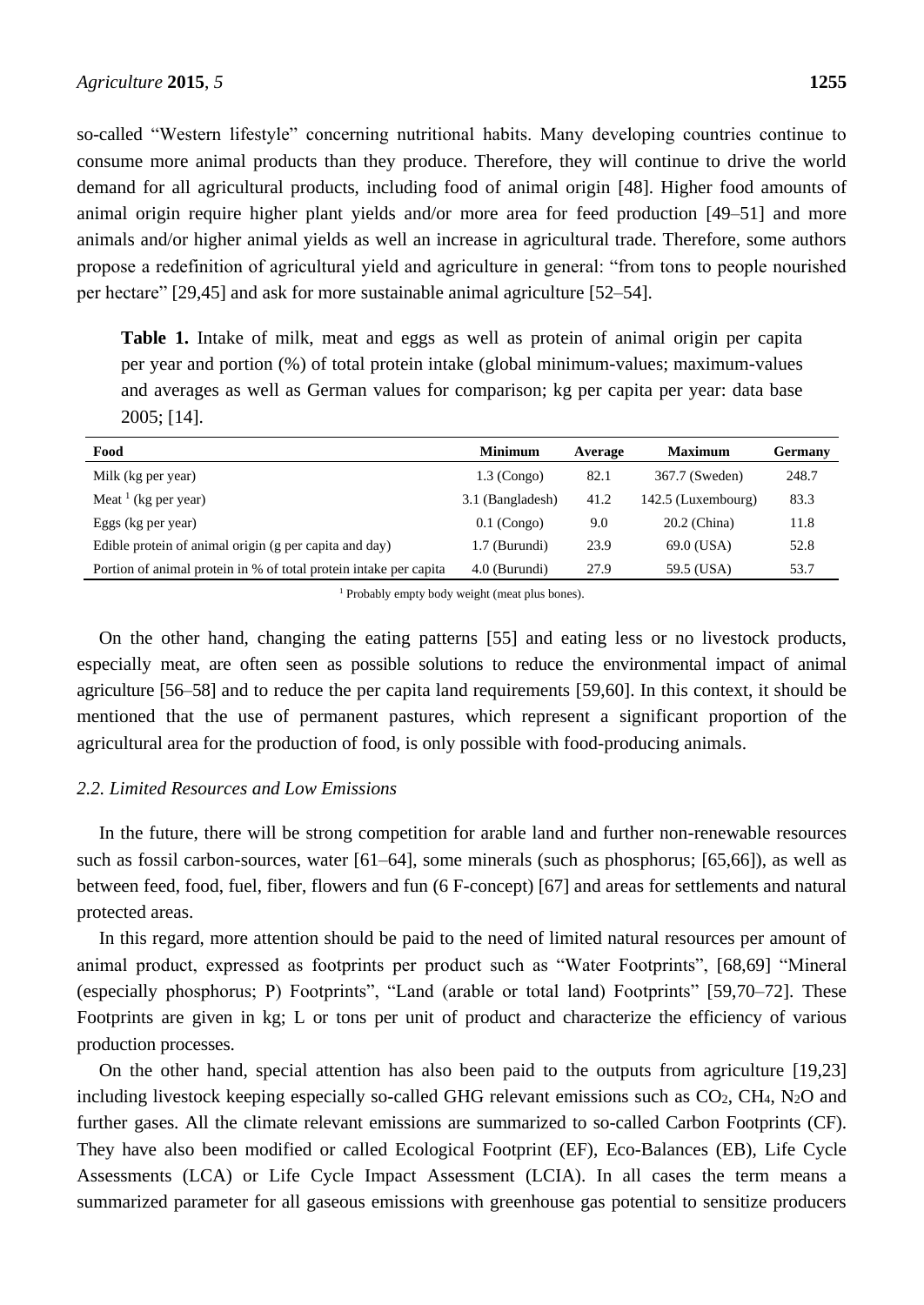and consumers [73,74] to an efficient use of fossil carbon sources and to reduce GHG emissions per product [75]. CF or LCA are used as a tool for estimating environmental effects caused by products or processes. Furthermore, CF may also contribute to assessing the resource and feed efficiency between various regions and production systems [49].

#### *2.3. Social Aspects*

In addition to these limited natural conditions, there is also a social side to the present situation. Based on developments mentioned above, social and natural scientists of various disciplines have increasingly studied and analyzed these global developments. The balance between the Planet (global resources and emissions), People (social aspects of population all over the world) and Profit (economic aspects, money-making) in the so-called 3P-concept [76,77] is an important prerequisite for a sustainable life and development on the Earth. Some authors are afraid that the balance between the 3Ps being increasingly disturbed and that an ethical dimension should be introduced as a fourth dimension [1,77,78].

Profit should not and cannot be the single objective of production. We need to find a balance between a careful and sustainable use of limited resources (see section 2.2) on the one hand [79–81] and low emissions with local and global consequences for later generations [82] on the other hand. Progress in plant breeding to more efficient plants in using natural resources and plants with high and stable yields which contribute to stabilizing human nutrition with food of plant and animal origin can be a starting to overcome imbalances in the 3P-concept.

#### *2.4. Challenges for Plant Breeders*

A rising demand for animal feed due to increasing consumption of food of animal origin is expected to drive the market for many feed crops such as maize, soybean, rapeseed, sugarcane, sugar beet and forages. Further alternatives to stabilize and improve human and animal nutrition, such as insects [1,83–87], microbial biomasses [88,89], food imitates, *etc.*, are under discussion.

More studies and analyses seem to be necessary to improve the data basis for a more efficient use of limited resources and lower emissions per product. Therefore, in addition to a previous review [90] the objective of the present contribution is to analyze the challenges for plant breeders to meet the expectations of animal nutritionists to feed food-producing animals adequate to their requirements and under consideration of future human demand. The term "plant breeding" is used for all methods to improve the potential of plants, independent of traditional methods or green biotechnologies.

#### **3. Feeds and Animal Requirements**

### *3.1. Feeds*

Feeds are characterized according to their composition as summarized in Table 2. Water for drinking is not considered as an own group of feeds, but it is an essential prerequisite for animal health and welfare. The most important feed groups are roughages, concentrates and co-products from agriculture, food and biofuel industry [91]. Feeds from these groups contain various amounts of crude nutrients, but also traces of further essential and non-essential substances.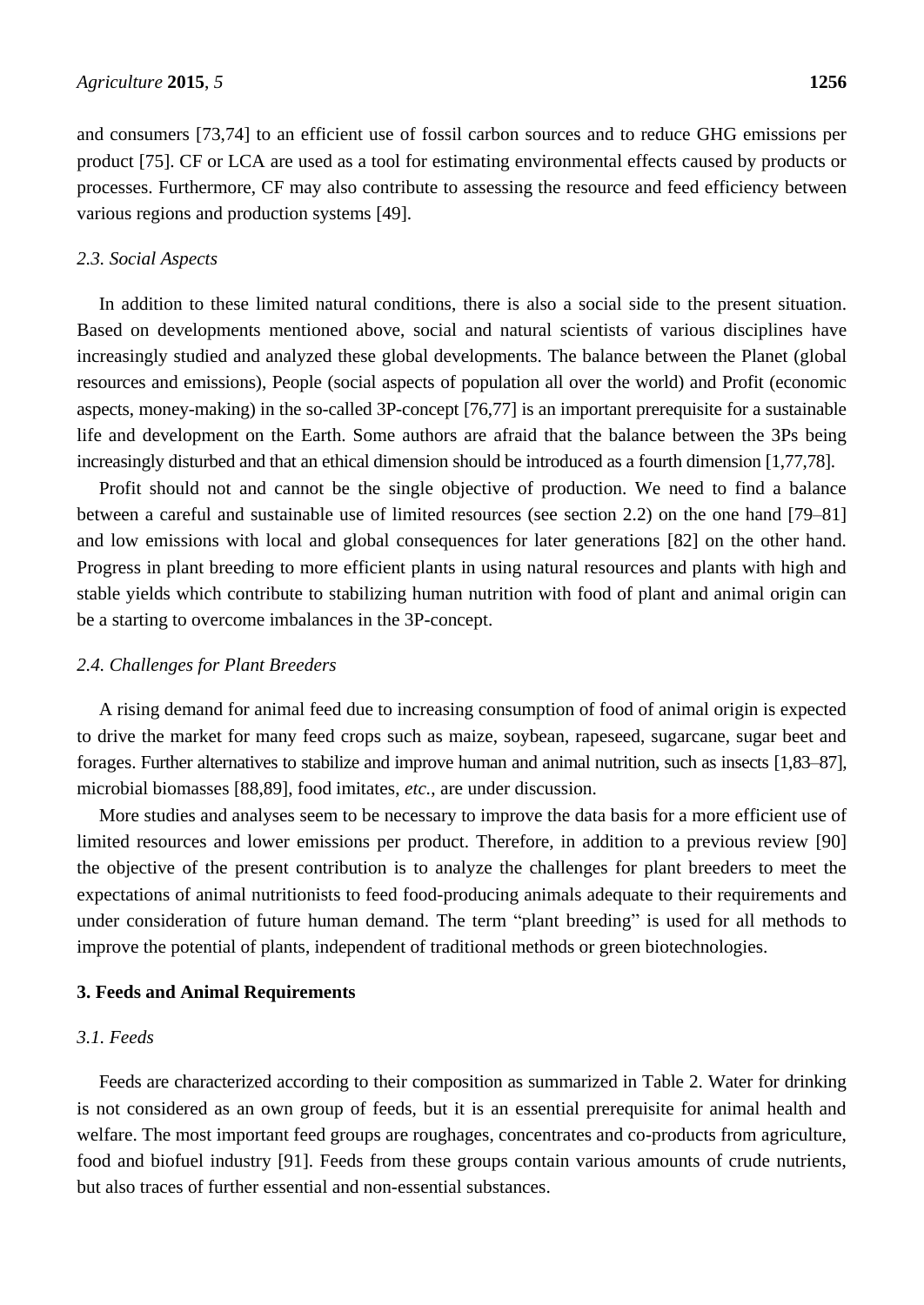More details on feeds, feed evaluation and feed value tables may be found in various textbooks and publications such as Becker and Nehring [92], Menke and Huss [93], Kling and Woehlbier [94], Jeroch *et al.* [95], Jeroch *et al.* [96], Jeroch *et al.* [97], Theodorou and France [98]; Ewing [99], Ewing [100], and Kamphues *et al.* [101].

In some countries (e.g., in Germany), so-called "Positiv list's" for straight feeding stuffs exist [102] where parameters of using as feedstuffs are summarized. This "Positive list" is not a legal document, but it should be considered as a voluntary commitment of the feed industry to produce high quality mixed feed.

Feed additives are used to supplement feed (mixed or complete feed) with essential and/or non-essential substances (see Figure 2). Further details on the effects of various feed additives in animals, food of animal origin and on the environment are described in some reviews [103–105], in many publications, in opinions papers of the European Food Safety Authority (EFSA), and other national and international scientific bodies.



**Figure 2.** Reasons for the use of feed additives in animal nutrition.

| <b>Feed Group</b>  | <b>Characterization</b>                                                                                       |  |  |  |
|--------------------|---------------------------------------------------------------------------------------------------------------|--|--|--|
|                    | Essential in adequate amounts (2–5 L per kg feed dry matter (DM); average: about 3 L/kg                       |  |  |  |
| Water for drinking | DM) for animal health, efficient feed conversion and quality of food of animal origin                         |  |  |  |
|                    | Vegetative plant parts (leaves, stalks) of grasses and legumes fed in fresh (forages), conserved              |  |  |  |
| Roughage           | (silages) or dried form (hay, straw). Roughages contain ß-glycosidic bound carbohydrates                      |  |  |  |
|                    | mainly as cellulose and hemicelluloses associated with lignin. Cell wall fractions are                        |  |  |  |
|                    | dominating in roughages.                                                                                      |  |  |  |
|                    | Generative plant parts (seeds) of cereals, legumes and oilseeds, roots, tubers and other feeds                |  |  |  |
| Concentrate        | rich in $\alpha$ -glycosidic bound carbohydrates (starch, <i>etc.</i> ). Concentrates are also rich in cell   |  |  |  |
|                    | content-containing proteins and fats.                                                                         |  |  |  |
|                    | Co-products are residues of agriculture (e.g., straw), food (e.g., bran, beat pulp, bagasse) and              |  |  |  |
| $By$ -/Co-products | biofuel industry (such as distillers grain solubles, oil cake or extracted oil meal, glycerine, <i>etc.</i> ) |  |  |  |
|                    | Essential (such as amino acids, minerals, vitamins) and non-essential substances (e.g.,                       |  |  |  |
| Feed additives     | enzymes, microorganisms) which are added to feed in small amounts                                             |  |  |  |

**Table 2.** Systematic of feed groups.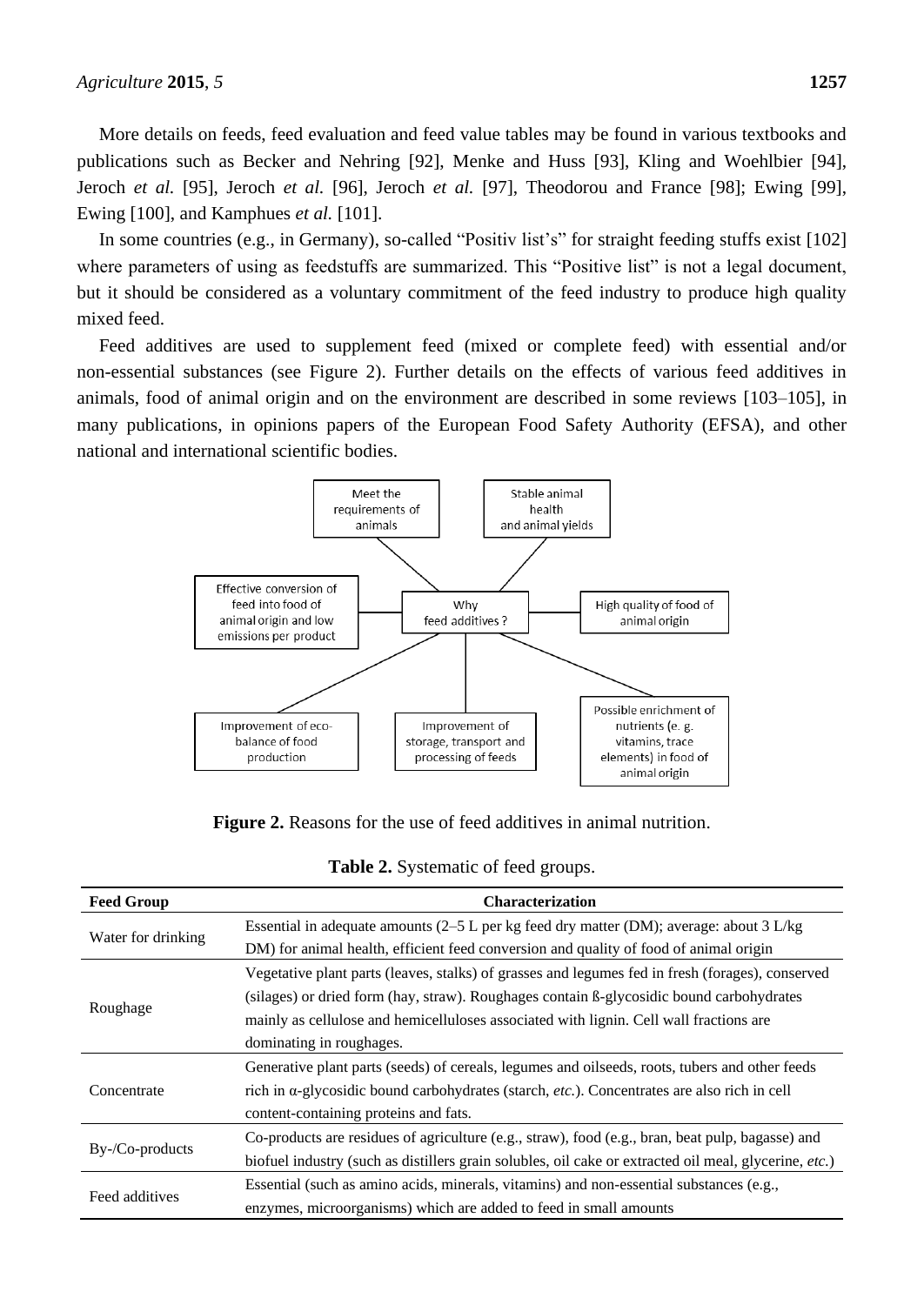#### *3.2. Animal Requirements*

Requirements for energy and essential nutrients of food producing animals and laboratory animals are given in feeding standards. For example, in the United States, Latin America and many other regions of the world, the recommendations of the National Research Council (NRC; since 1945) of the National Academy of Sciences provide the basis for the formulation of the diets in livestock feeding. In the UK and many Commonwealth countries, recommendations were given by the Agricultural Research Council (ARC), since 1983 called the Agricultural and Food Research Council (ARFC). Since 1994, the Biotechnology and Biological Science Research Council (BBSRC), as the successor organization to the ARFC, has stopped publishing the energy and nutrient requirements for farm animals. In France the INRA (Institute National de la Recherche Agronomique) and in Australia the CSIRO (Commonwealth Scientific and Industrial Research Organisation), as Australia's national science agency, issue appropriate recommendations. In Germany, recommendations for the supply of energy and nutrients to different farm animals are given by the Society of Nutrition Physiology (Gesellschaft für Ernährungsphysiologie; GfE).

Because of rapidly expanding knowledge in feed science and animal nutrition, nutritional standards are under continuous review and modification. New scientific results are used in the revision of adequate standards. During the last few years, recommendations of the NRC dominated and data by other organizations, except the GfE, were more or less neglected, or other organizations stopped their activities in the field of animal nutrition. Irrespective of the guidelines and recommendations from scientific societies, the legislation on animal feed of different countries includes provisions concerning the quality of feedstuffs.

#### **4. Challenges for Plant Breeding**

#### *4.1. General Challenges*

As already mentioned, plant breeding and cultivation will be the key elements and starting points for feed and food chain (see Figure 1) and for feed and food security in the future as well [4,5,7,12,20,106,107].

Such crops should have high and stable yields, they should grow with the least possible use of globally limited resources such as arable land, water, fuel, and some minerals and they should ensure the best use of the unlimited resources such as plant nutrients in the atmosphere, sun energy and the available genetic pool (Table 3).

|  |                                                        |  |  | <b>Table 3.</b> Potential to produce phytogenic biomass and its availability per inhabitant under |  |
|--|--------------------------------------------------------|--|--|---------------------------------------------------------------------------------------------------|--|
|  | consideration of the increase of the population [108]. |  |  |                                                                                                   |  |

| Plant Nutrients in the Atmosphere $(N_2, CO_2)$                                       | $\leftrightarrow$ |
|---------------------------------------------------------------------------------------|-------------------|
| Solar energy                                                                          | $\leftrightarrow$ |
| Agricultural area                                                                     |                   |
| Water                                                                                 |                   |
| <b>Fossil Energy</b>                                                                  |                   |
| Mineral plant nutrients                                                               |                   |
| Variation of genetic pool                                                             |                   |
| $\uparrow$ Increase, $\downarrow$ Decrease, $\leftrightarrow$ no important influence) |                   |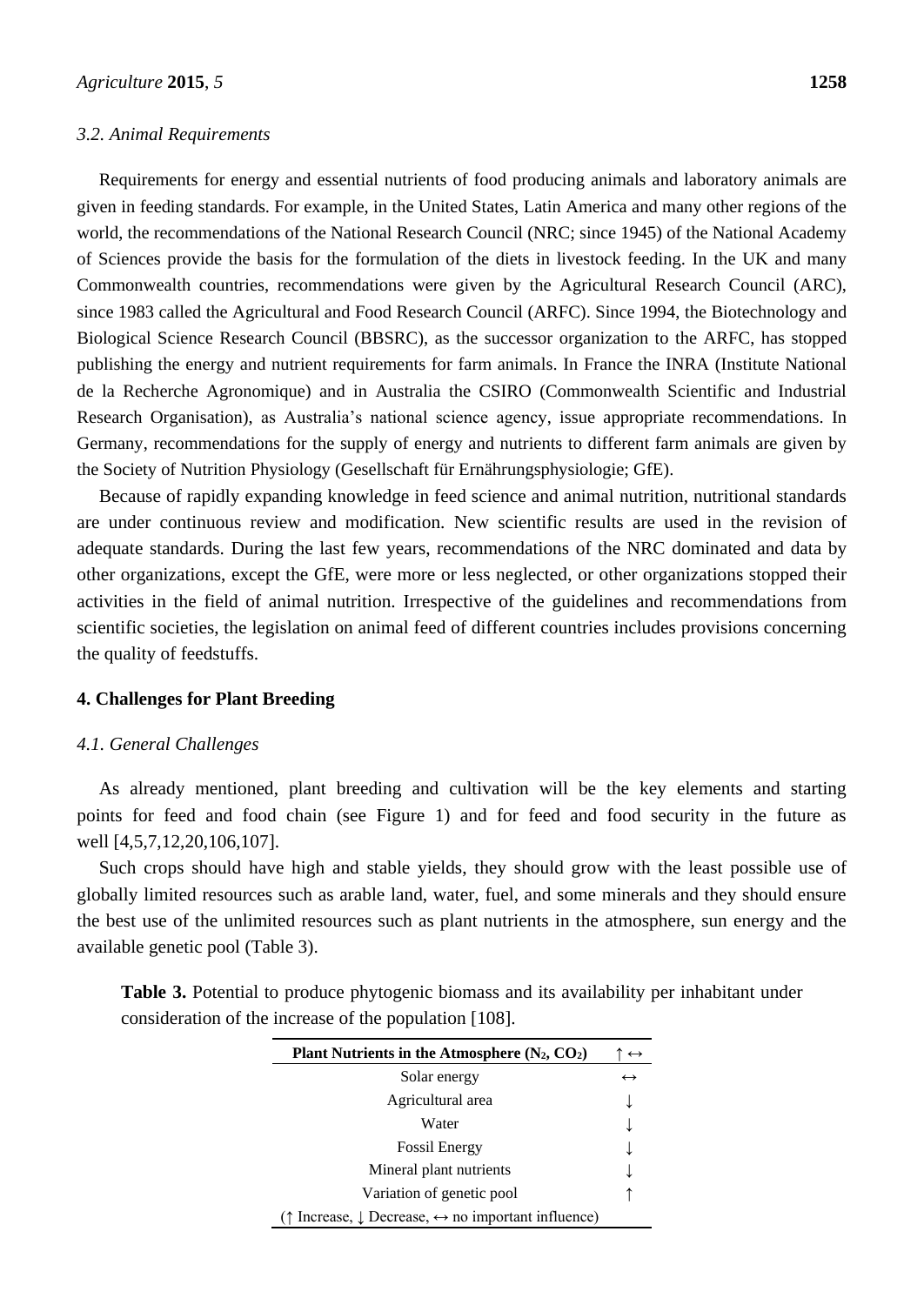Pennisi [106] characterized the ideal crop or the perfect plant from the perspective of plant breeders with the following parameters:

- 1. Improve the nutrient content of seeds and edible plant parts
- 2. Asexual reproduction
- 3. Optical warning signal or installation of warning lights
- 4. Higher water efficiency
- 5. Longer shelf life (enhanced control of ripening and senescence)
- 6. Improve nitrogen efficiency
- 7. Better pest resistance
- 8. Plants for mitigating adverse climatic changes and adverse environmental conditions

Adaptation of plants to the expected climate change is also a real challenge to plant breeders. Presently, special attention is given to the adaptation of plants to expected climate changes [11,109–112] and to improving their yield and the nutritive value for global food security [10]. The expected climate change may be considered as a substantial challenge for plant breeding in general.

Projections of global climate changes expect the concentration of greenhouse gases to increase, temperature fluctuations to occur sharply and frequently, and spatial and temporal distribution of rainfall to be disturbed [110]. All these influencing factors will increase challenges to crops.

In addition to plants with high and stable yields, we need plants that are

- resilient to such adverse environmental conditions,
- able to introduce such changes fast and sustainably, and
- available for all farmers (including smallholders [6]).

More attention should also be spent in further development of local varieties to improve the feed and food security of smallholder farmers. Presently, a small number of food and feed crops are cultivated worldwide (e.g., maize, rice, wheat, soybean, and sugar beet). From the view of sustainability, plants should be further improved by plant breeders.

Furthermore, it might be advantageous to support plant breeding by public institutions to a greater extent and to carry out more scientific work in this area with public research institutions.

# *4.2. Special Challenges from the View of Animal Nutrition*

4.2.1. Specific Challenges for Feed Plants

Most of the general expectations mentioned before are also important for plants for animal feeding. Under consideration of the present challenges, an ideal feed crop can be characterized by the following goals:

- High and stable yields of highly digestible biomass with low external inputs (low input varieties) of non-renewable external resources such as water, minerals, fossil fuel, plant protection agents, *etc.* (see Table 3).

Maximal/efficient use of naturally unlimited resources such as solar energy, nitrogen and carbon dioxide in the air (see Table 3).

- Higher resistance against abiotic and biotic stressors.
- Stable plant health and adaptation to potential climate change.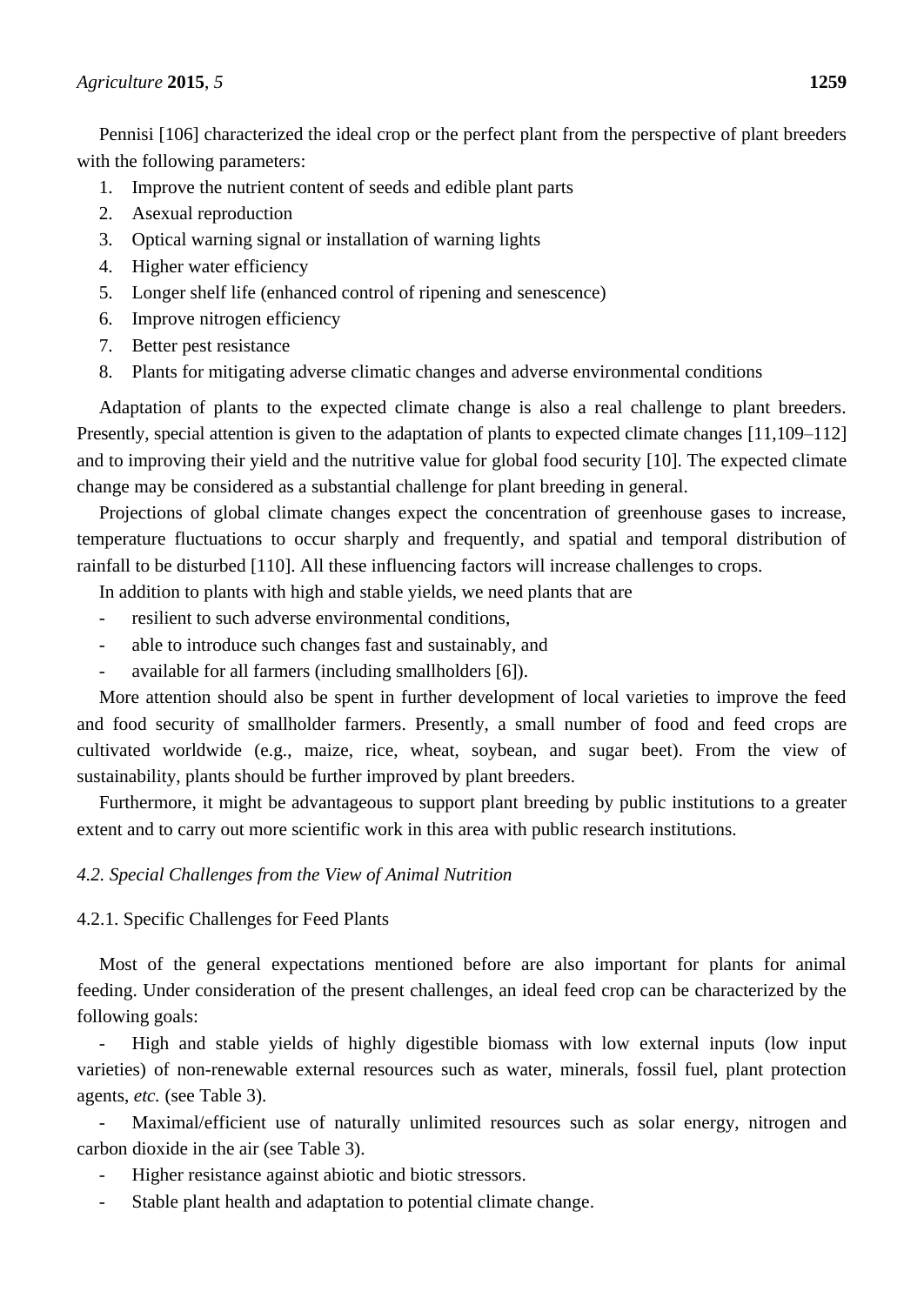Low concentrations of anti-nutritive (toxic) substances such as secondary plant ingredients, mycotoxins from toxin-producing fungi, toxins from anthropogenic activities or geogenic origin such as heavy metals.

- Low concentrations of substances that influence the use or bioavailability of nutrients such as lignin, phytate, enzyme inhibitors, tannins, *etc.*

Higher concentrations of some secondary plant products with "positive" properties for some purposes, such as carotinoids, essential oils, some polyphenols (e.g., flavonoids and anthocyanids) and even alkaloids, if the synthesis in plants is more effective than the industrial production.

A higher concentration of nutritive value-determining components such as amino acids, minerals, vitamins and vitamin precursors, enzymes, pro- and prebiotics, essential oils and other substances is also mentioned as an objective of plant breeding [113]. Of course, the plant breeding goals depend also from the climate conditions of region or continent, the animals kept in the region and the level of productivity of animals.

# 4.2.2. Increase of Valuable/Desirable Substances

Apart from water and energy, humans and animals require many nutrients to meet their metabolic need (essential nutrients). Table 4 reviews such nutrients known to be essential for sustaining human and animal life.

In some cases, plants enriched with adequate nutrients could be more sustainable for human, but also for animal nutrition. A large number of newly bred plants (crops and vegetables) of the so-called "second generation" (plants with output traits or with substantial changes in composition) with specific benefits for the consumer and animals are being developed or are in development [113]. These plants with increased nutritional content are also called biofortified plants or crops [114–117]. They can have a great impact on improving the already existing food and feed supply [118].

| <b>Groups of Nutrients</b> | <b>Examples of Essential Nutrients</b>                                                                  |  |  |
|----------------------------|---------------------------------------------------------------------------------------------------------|--|--|
| Amino acids                | Histidine, Isoleucine, Leucine, Lysine <sup>1</sup> , Methionine, Phenylalanine, Threonine,             |  |  |
|                            | Tryptophan, Valine (semi-essential: Arginine, Cystine)                                                  |  |  |
| Fatty acids                | Linoleic acid, Linolenic acid                                                                           |  |  |
| Major elements             | Calcium, Magnesium, Phosphorus, Sodium, Potassium, Sulfur, Chloride                                     |  |  |
| Trace elements             | <b>Iron, Zinc, Copper, Manganese, Iodine, Selenium, Cobalt (cobalamin; vitamin <math>B_{12}</math>)</b> |  |  |
| Ultra trace elements $2$   | Fluorine, Boron, Molybdenum, Nickel, Chromium, Vanadium, Silicon, Arsenic,                              |  |  |
|                            | Cadmium, Lead, Lithium, Tin                                                                             |  |  |
|                            | A (retinol, precursor ß-carotene), $D(D_2)$ Ergocalciferol, $D_3$ Cholecalciferol,                      |  |  |
| Vitamins (fat soluble)     | <b>E</b> (Tocopherol), K ( $K_1$ Phylloquinone, $K_2$ Menaquinone, $K_3$ Menadione)                     |  |  |
| (water soluble)            | $B_1$ (thiamin), $B_2$ (riboflavin), $B_6$ (pyridoxin), $B_{12}$ (cobalamin), Pantothenic acid, Niacin, |  |  |
|                            | Folate, Biotin, C (ascorbic acid)                                                                       |  |  |

| Table 4. Grouping and essential nutrients for humans and animals. |  |  |  |  |  |  |  |  |  |
|-------------------------------------------------------------------|--|--|--|--|--|--|--|--|--|
|-------------------------------------------------------------------|--|--|--|--|--|--|--|--|--|

<sup>1</sup> Bold letters: first limiting nutrients; <sup>2</sup> Essentiality of some elements is unclear [119]; Occasionally beneficial elements [120].

A similar situation can be observed in smallholder farms. Their farming is characterized by various limitations, such as bad management of natural resources, most home production, limited marketing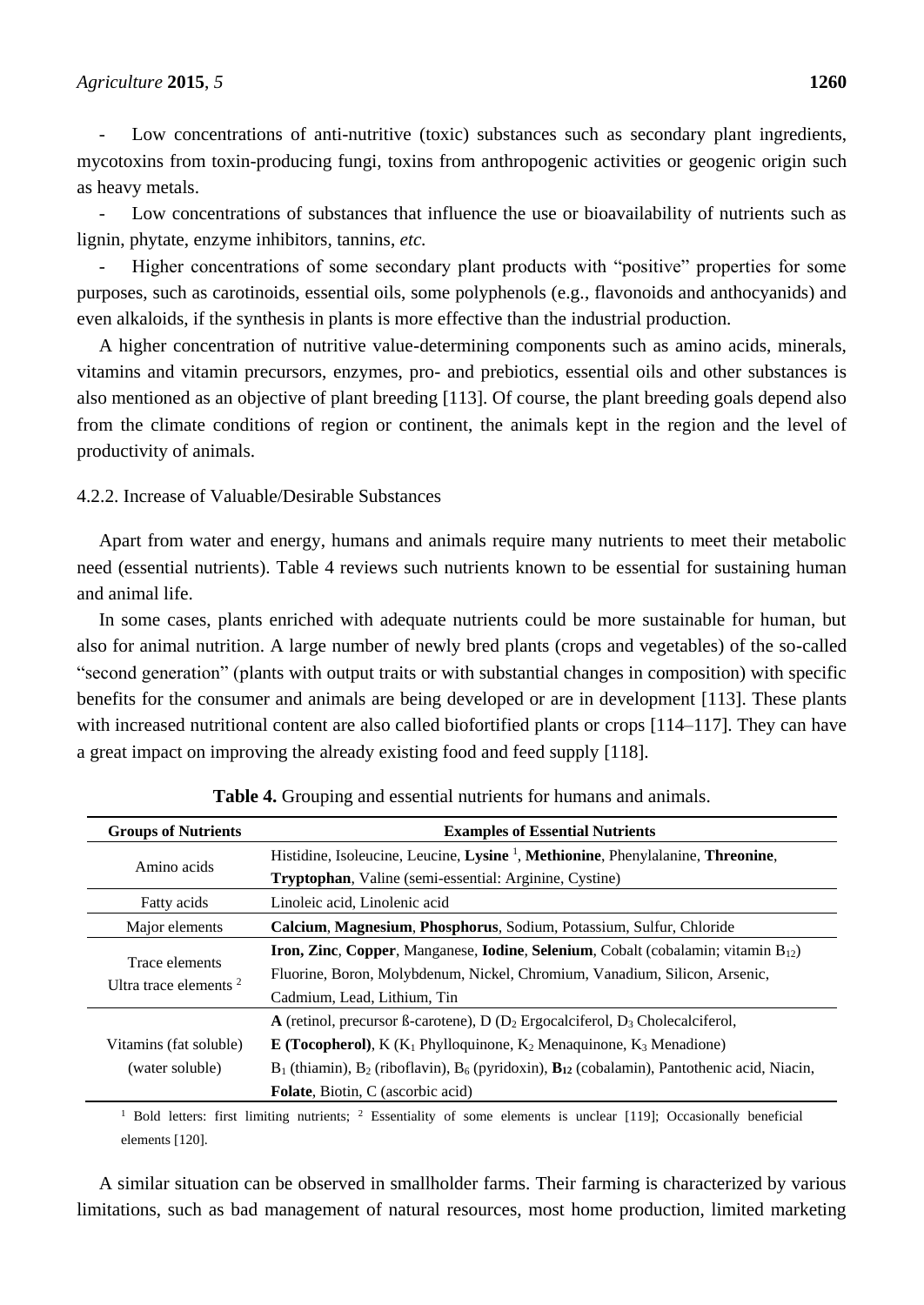and other restrictions [6]. Feed additives to supplement animal diets are mainly not available. Modern plant breeding may be also attractive to smallholders. They could do some changes faster and could cut breeding time. Using new varieties of plants resistant to diseases or pests may prevent the spread of plant diseases within and between fields and thereby could protect and enhance smallholder assets.

Specific advantages are higher content(s) of important nutrients and substances with nutritional values, such as (mentioned with some references): protein and/or amino acids [121–123], fat or specific fatty acids [124–126], starch or special carbohydrates [122], specific minerals [117,127–131], vitamins or vitamin precursors [132–136], and enzymes [137–140]; or lower contents in undesirable substances such as: glucosinolates [141], gluten [142], mycotoxins [143,144], and phytate.

It has also to be considered that not only the quantity of these ingredients has to be provided, but the balance may also be important. This is of particular significance for small holders.

A similar structure is used by Hirschi [115] to characterize biofortified crops for human nutrition. The author distinguished between protein and amino acids, carbohydrates, micronutrients and functional metabolites on the one hand, and on plant components with suggested functionality such as dietary fiber, carotenoids, fatty acids, flavonoids, glucosinolates, phenolics, plant sterols, phytoestrogens, sulfides and tannins on the other hand [145,146].

#### 4.2.3. Biofortification of Feed by Plant Breeding or Feed Additives?

Food from biofortified crops can reach rural populations including smallholder farmers for reducing levels of micronutrient malnutrition as discussed and demonstrated by many authors during the last few years [114,117,147–155].

Many feed additives, such as amino acids, minerals, enzymes, and microorganisms are available for animals [103] and present EU feed law. Inadequate consumption of one of these nutrients will result in metabolic disturbances leading to lower feed intake, weaker performance of animals and lower feed efficiency, but also to sickness, poor health, impaired development of juveniles and higher costs for humans and animals [26,130,152]. Therefore, nutritional supplementation of diets is common for humans and animals to avoid deficit situations.

Such additives are mostly cheaper and their development and production is mostly faster than via plant breeding. In contrast to human nutrition, a higher concentration of the nutritive value determining components such as nutrient precursors, nutrients, enzymes, prebiotics, essential oils, *etc.*, should not be a prior plant breeding objective from the view of animal nutrition (see Table 5).

**Table 5.** Pros and cons of substantial changes in plant composition (Plants of the second generation; plants with output traits or biofortified plants).

| Pro                                                                                                                                                                                                                                                                                | Contra                                                                                                                                                |
|------------------------------------------------------------------------------------------------------------------------------------------------------------------------------------------------------------------------------------------------------------------------------------|-------------------------------------------------------------------------------------------------------------------------------------------------------|
| More advantages for human nutrition (meet requirements, e.g., fatty acids,<br>minerals, vitamins, etc.) than for animal nutrition (except smallholders or<br>farmers far from transport ways)<br>Lower content of undesirable substances<br>Improvement of properties of food/feed | Plant breeding needs a long time (longer than the<br>development of food/feed additives)<br>Many feed additives are available for animal<br>nutrition |

Plant breeding can also be used to produce plants richer in oils, starch, fiber, protein or other substances useful for food/feed and industrial processes [153]. Generally, such substances are mainly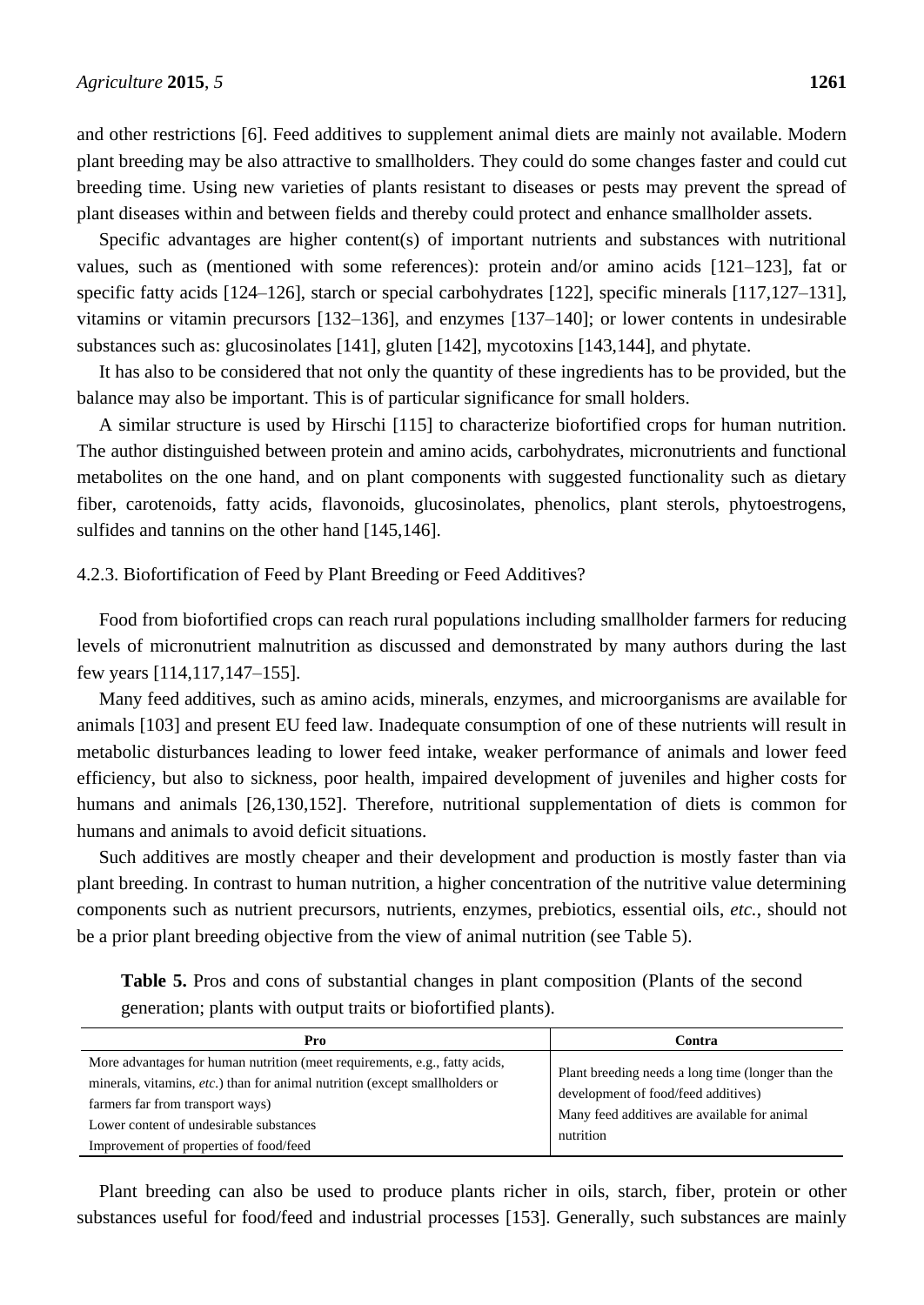extracted from the crops and so-called co-products (e.g., soybean meal, rapeseed meal, and cotton seed meal; see [91]) could be available for animal nutrition. Except for the extracted nutrient(s), co-products do not vary strongly from their isogenic counterparts in the composition of main nutrients [156,157], but analyses are necessary for the composition of such co-products.

Biofortified plants may contribute to reducing micronutrient under-nutrition in many parts of the world. Presently, nutritionally improved plants have not been fully developed [158] and tested for their potential to improve the micronutrient status of humans and animals. Many biofortified plants are still in the pipeline and must be tested in animal feeding studies in the next years. More *in vitro* studies and animal experiments are necessary to assess the bioavailability of micronutrients in biofortified plants and to demonstrate the effects of further desirable ingredients such as enzymes [113]. Furthermore, there is a need for better communication between plant breeders and human and animal nutritionists about the potentials of plant breeding for future improvements in nutrition and health.

#### 4.2.4. Reduction of Content of Undesired (Anti-Nutritive) Compounds

It is easy to supplement some feed additives to animal diets, but it is difficult and expensive to remove undesired substances from the feed [159]. Therefore, a great challenge for plant breeders is to reduce the content of undesired components in feed plants. The following could be some goals for plant breeders:

- lower concentrations of substances that influence the use or the bioavailability of nutrients, such as phytate, tannin, enzyme inhibitors, lignin, and silicon;
- lower concentrations of toxic substances (secondary plant substances), such as alkaloids, glucosinolates, phenolic compounds, phytoestrogens, and cyanic compounds;
- higher resistance against fungi, such as *Fusarium*, *Aspergillus*, *Penicilium*, ergot, *etc*.; and
- minimal residues resulting from human/agricultural practices or soil composition, such as plant protection substances, soil composition, *etc*.

Brown midrib (bm) hybrids (e.g., corn and sorghum) demonstrate the influence on digestibility [160–163] and rumen fermentation, feed intake and the performance of ruminants [161,164–167] as a result of traditional mutation breeding [168–171]. Lower fiber content and higher digestibility of plants may reduce methane emission from the rumen [172]. On the other hand, Schwarm *et al.* [173] found no effect on methane emissions of German Holstein heifers fed corn silage from a brown midrib mutation compared with control maize. One wish to plant breeders could be to select cereal varieties with low lignin/fiber content in the stalk, but a high standing stability of plants.

Based on these data, plant breeding may also be helpful to increase feed value and feed intake of low quality roughages and co-products. During harvesting of plants, such as cereals, legumes, sugar beets, sugar cane, *etc.*, co-products such as straw, beet leaves and sugar cane are potential feed, especially for ruminants because of the high fiber content [174–177]. The digestibility and, therefore, also the feed value of such co-products, is higher the lower the lignin/fiber content. Therefore, lignin is also considered to be an undesirable constituent of feed. Lignin and fiber fractions (e.g., NDF, ADF,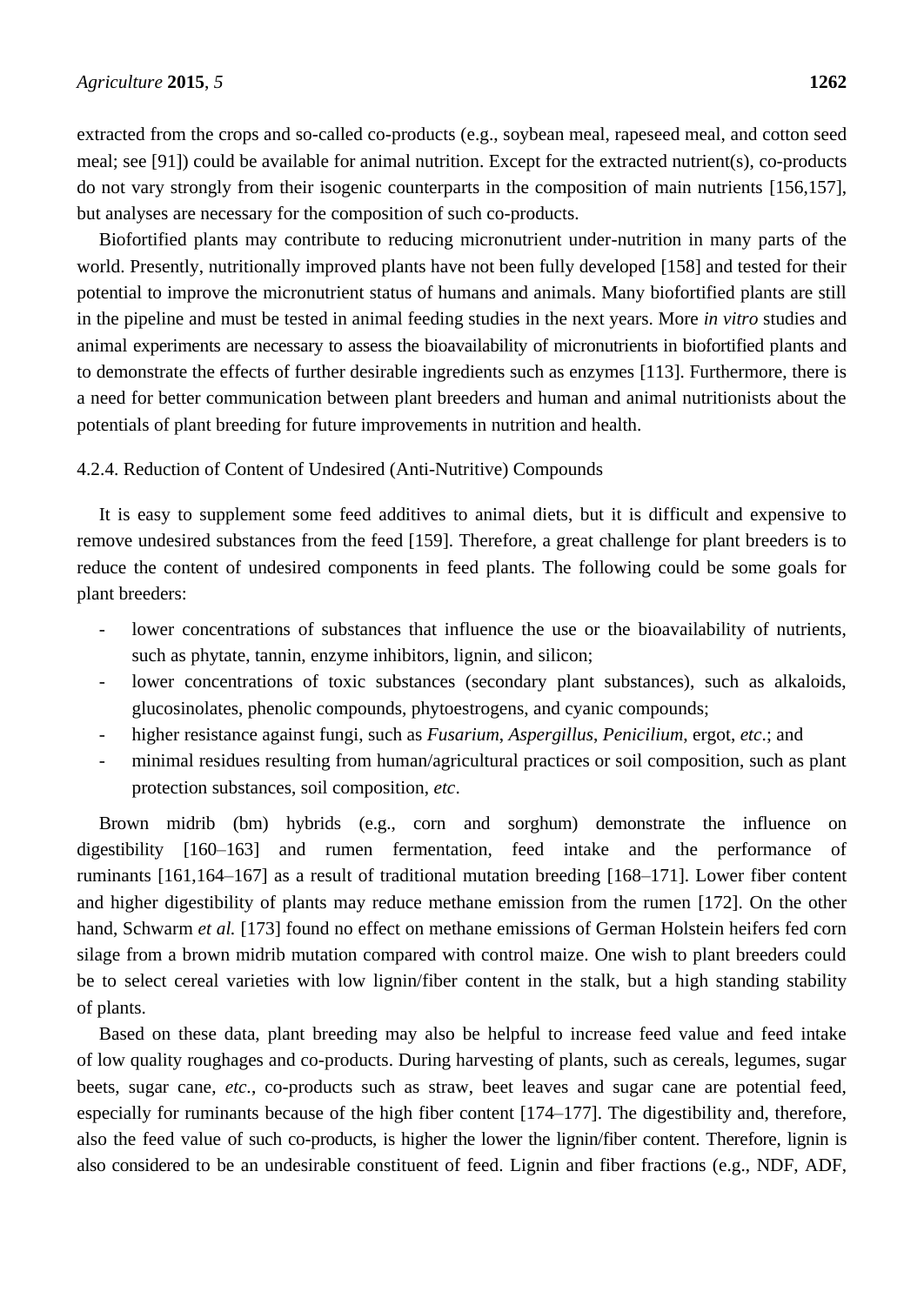crude fiber) are very important for the digestibility and the feed value of vegetative parts of plants as well as the performance of ruminants.

In conclusion, from the view of animal nutrition reduction of the content of undesirable substances from feed plants via plant breeding seems to be more important than biofortification. It is extremely difficult and expensive to remove or destroy undesirable substances in feed [159], but large amounts of feed additives are available to supplement feeds/diets with essential and non-essential feed additives [103].

# 4.2.5. Testing of Results of Plant Breeding in Animal Nutrition

The evaluation of results of plant breeding measures from the perspective of animal nutrition requires a range of measures. Nutritional/physiological evaluation should be included in addition to composition determination. Such studies can take place in the laboratory (*in vitro*) or with laboratory and target animals (*in vivo*). Various types of animal feeding studies, such as measuring digestibility/bioavailability; efficiency studies including the transfer of nutrients from feed into food of animal origin as well as long-term and multi-generational feeding studies with feeds resulting from plant breeding have been described by many organisations [178–183] and were recently summarized by Flachowsky [3] and Van Eenennaam and Young [184].

Studies with target animal species are necessary to evaluate the nutritional value and safety of changes induced in the plant. Animal nutrition can be considered as the connection between plant and animal breeding. The cooperation between plant breeders and animal nutritionists should start in early breeding stages to analyze effects of breeding on the nutritive value of the "new" feed. Such feeding studies are the fundamentals for animal experimentation with new results of plant breeding.

Various types of *in vitro* and animal feeding studies are necessary to demonstrate the effects of results of plant breeding in food producing animals, such as:

- in vitro studies.
- studies with animal models to determine the bioavailability,
- efficacy trials with target animals, and
- in addition, safety trials should be considered.

King [151] proposed a three-step process for the nutritional assessment of food from biofortified plants of in human nutrition:

- Test of the bioavailability of newly expressed or nutrient(s) expressed in higher amounts.
- Feeding trial(s) to test the efficacy of the biofortified food for improving the nutrition and health of the target population.
- Final trial for evaluating the nutritional, health, agricultural, societal, environmental and economic aspects of biofortified food in the community.

Similar steps seem to be necessary in animal nutrition. Experimental designs are discussed for such studies and are described in detail by Flachowsky and Böhme [185], Flachowsky *et al.* [186], ILSI [182], EFSA [179], and Llorente *et al.* [187].

Table 6 demonstrates the effects of low phytate maize (reduced content of the undesirable substance phytate) on animal performance, phosphorus excretion and bone stability in a feeding study with pigs.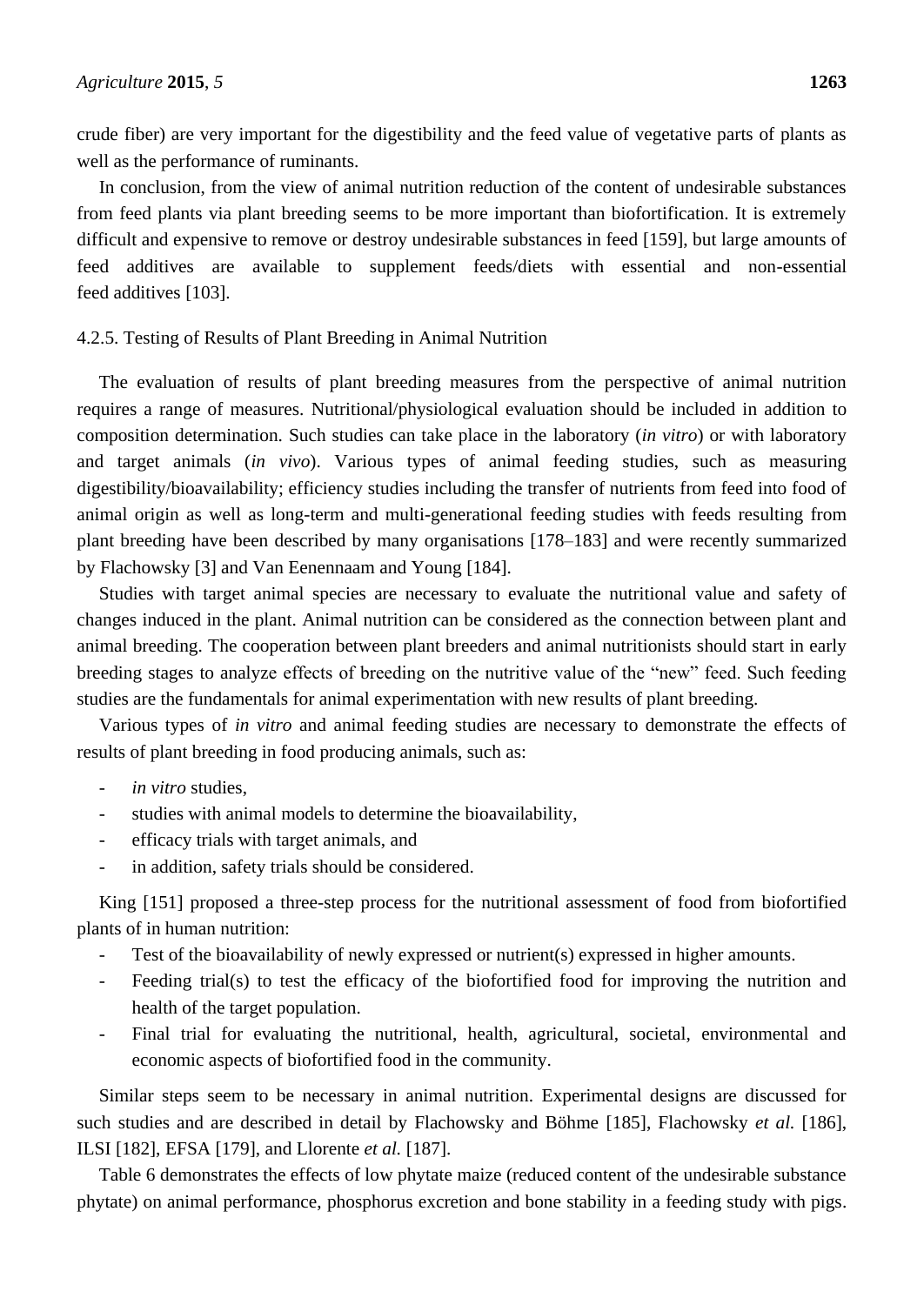# *Agriculture* **2015**, *5* **1264**

**Table 6.** Conventional and low-phytate maize (78.5% of the mixture) in the feed of fattening pigs (from [188,189]).

| <b>Groups</b>                          | <b>Control</b>                |                   | <b>Low-Phytate Maize</b>      |                    |
|----------------------------------------|-------------------------------|-------------------|-------------------------------|--------------------|
| <b>Parameters</b>                      | (0.3 g of available P per kg) |                   | (1.7 g of available P per kg) |                    |
| Inorganic P supplement                 | not added<br>added            |                   | not added                     | added              |
| P content $(g/kg)$                     |                               |                   |                               |                    |
| 29–73 kg live weight                   | 3.4                           | $5.4^{\text{1}}$  | 3.4                           | $5.4^{\text{1}}$   |
| 73–112 kg live weight                  | 3.2                           | 4.7 <sup>2</sup>  | 3.2                           | 4.7 <sup>2</sup>   |
| Feed intake (kg/day)                   | 2.23 <sup>a</sup>             | 2.50 <sup>b</sup> | 2.53 <sup>b</sup>             | 2.51 <sup>b</sup>  |
| Live weight gain $(g/day)$             | 730                           | 870 <sup>b</sup>  | 900 <sup>b</sup>              | 880 <sup>b</sup>   |
| Feed per gain (kg/kg)                  | 3.05 <sup>a</sup>             | 2.87 <sup>b</sup> | 2.81 <sup>b</sup>             | 2.85 <sup>b</sup>  |
| P excreted (g/kg weight gain)          | 4.6 <sup>a</sup>              | 8.9 <sup>c</sup>  | 3.8 <sup>b</sup>              | 8.8 <sup>c</sup>   |
| Strength (4th metacarpal bone, kg)     | 79.3 <sup>a</sup>             | $138.5^{b,c}$     | 132.2 <sup>b</sup>            | 153.9 <sup>c</sup> |
| Ash content (% in 4th metacarpal bone) | 53.5 <sup>a</sup>             | $60.1^{b,c}$      | 59.3 $^{\rm b}$               | $61.2$ °           |

a,b,c Different letters in one line indicate significant differences ( $p < 0.05$ ); <sup>1</sup> addition of 2.0 g P/kg;  $2$  addition of 1.5 g P/kg.

# **5. Conclusions**

More people and a higher need for feed and food are associated with a growing demand for limited natural resources such as water, fuel, minerals, arable land, *etc.*, as well as elevated emissions with greenhouse gas potential.

Plant breeding can be considered as the starting point of the food chain. High, stable and highly digestible yields of plants with low external inputs of non-renewable resources, low emissions of gases with greenhouse potential during cultivation, high resistance against biotic and abiotic stressors including adaptation to potential climate change, and a low concentration of undesirable substances in the plants are real challenges for plant breeders in the future and are important for human and animal nutrition.

Additional challenges for plant breeders from the view of animal nutrition are:

- considering of forages and grassland by plant breeders;
- biofortification of plants is not so important for animal nutritionists because of many feed additives available in a large number of countries;
- feed value of co-products should be considered after processing of "new" plants for food and biofuel;
- animal feeding studies with target animal species are recommended to evaluate the nutritional value and safety of the changes induced in the plants; and
- cooperation between plant breeders and animal nutritionists should be an early element of breeding programs.

More attention should be paid to a more efficient use of non-renewable resources and the maximal use of unlimited resources (see Table 3).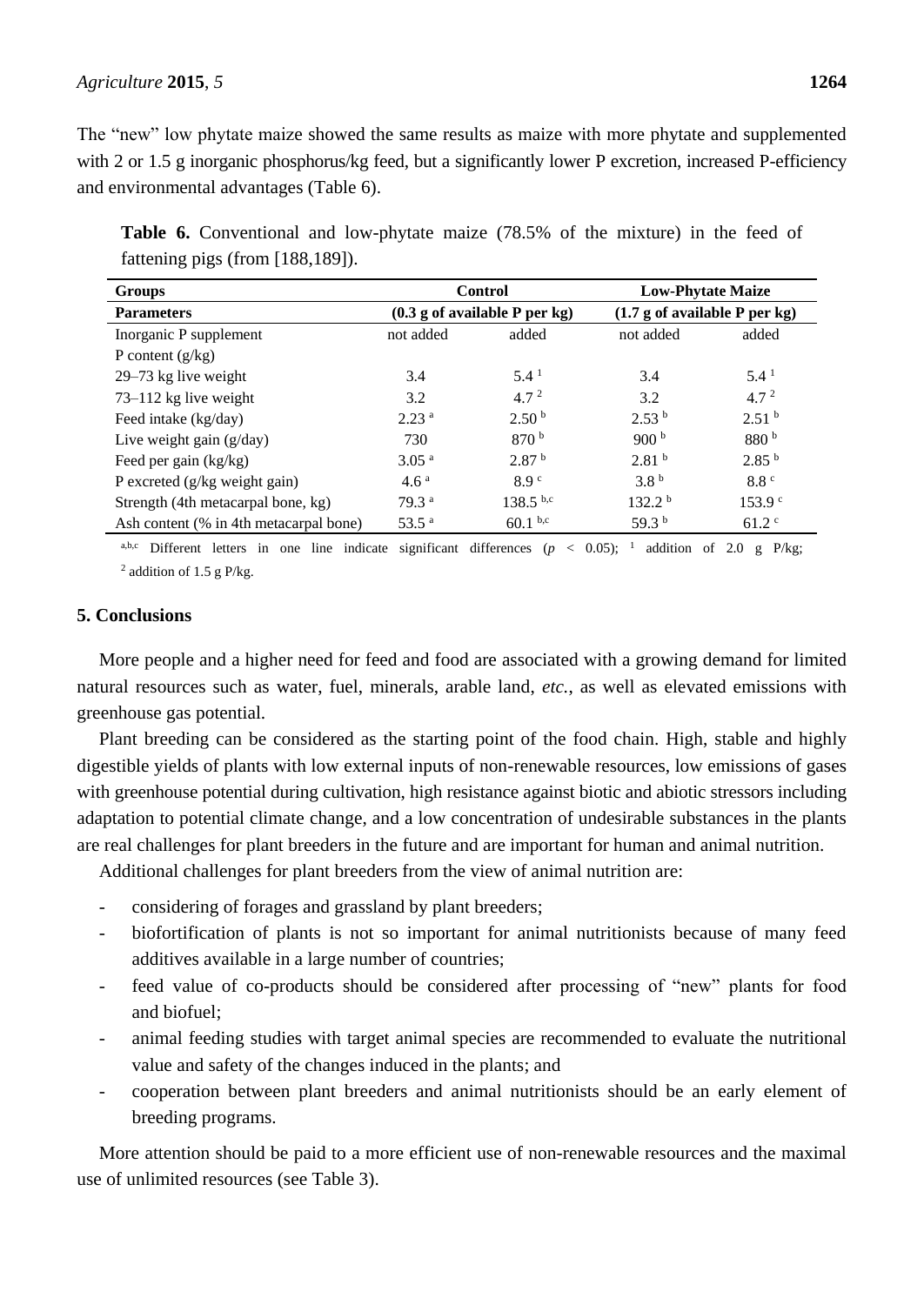Plant breeding with conventional breeding methodologies and/or genetic engineering has the potential, or can at least contribute, to overcome many problems of malnutrition. Furthermore, more education is necessary to inform the masses about the benefits/advantages of modern plant breeding for global food security.

It can be concluded that plant breeding is the starting point for a successful food chain under the title "more (feed and food) for more (people) with less (resources and emissions)".

More activities are necessary for the sustainable utilization of natural limited resources and for improved use of unlimited resources such as sun energy/light,  $CO<sub>2</sub>$  and  $N<sub>2</sub>$  from the air, the global gene pool, *etc*. Conventional plant breeding may also contribute to fulfilling some of these objectives, but genetic modification may be faster and more precise [12]. More public supported research in this field seems to be necessary. All methods of plant breeding that contribute to a more resource-efficient production of high and stable yields of available biomass should be used/combined. Public funding of plant and animal research may be considered as an important challenge to meet the future animal protein demand [2].

# **Author Contributions**

This paper was written by Gerhard Flachowsky and Ulrich Meyer.

# **Conflicts of Interest**

The authors declare no conflicts of interest.

# **References**

- 1. Makkar, H.P.S.; Ankers, P. Towards sustainable animal diets: A survey-based study. *Anim. Feed Sci. Technol.* **2014**, *198*, 309–322.
- 2. National Research Council. *Critical Role of Animal Science Research in Food Security and Sustainability*; National Academic Press: Washington, DC, USA, 2015; p. 360.
- 3. Flachowsky, G. *Animal Nutrition with Transgenic Plants*; Flachowsky, G., Ed.; CABI: Wallingford, UK, 2013.
- 4. Flachowsky, G.; Meyer, U.; Grün, M. Plant and animal breeding as starting points for sustainable agriculture. In *Sustainable Agriculture Reviews*; Lichtfouse, E., Ed.; Springer Netherlands: Berlin, Germany, 2013; pp. 201–224.
- 5. Harvie, A. Food Security: Challenges, Role of Biotechnologies and Implications for Developing Countries; Nova Science Publisher: Hauppauge, New York, NY, USA, 2015; p. 250.
- 6. Ruane, J.; Dargie, J.D.; Mba, C.; Boettcher, P.; Makkar, H.P.S.; Bartley, D.M.; Sonnino, A. *Biotechnologies at Work for Smallholders: Case Studies from Developing Countries in Crops, Livestock and Fish*; FAO: Rome, Italy, 2013.
- 7. The Royal Society. Reaping the Benefits: Science and the Sustainable Intensification of Global Agriculture; The Royal Society: London, UK, 2009.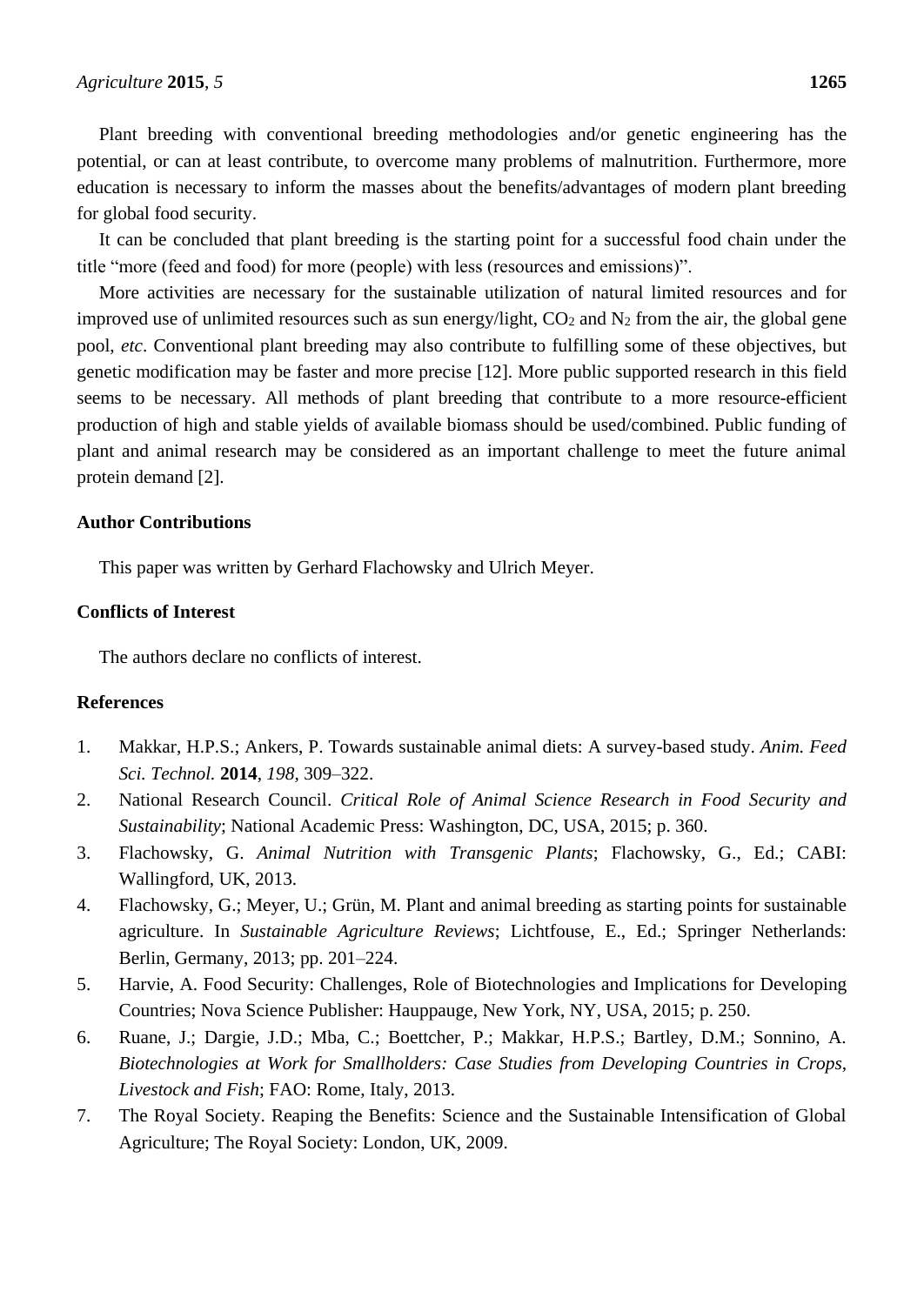- 8. Flachowsky, G.; Wenk, C. The role of animal feeding trials for the nutritional and safety assessment of feeds from genetically modified plants—Present stage and future challenges. *J. Anim. Feed Sci*. **2010**, *19*, 149–170.
- 9. Guillou, M.; Matheron, G. *The World's Challenge—Feeding 9 Billion People*; Springer Netherlands: Berlin, Germany, 2014; p. 226.
- 10. Fischer, T.; Byerlee, D.; Edmeades, G. Crop Yields and Global Food Security: Will Yield Increase Continue to Feed the World; ACIAR: Canberra, Australia, 2014.
- 11. Reynolds, M.P. *Climate Change and Crop Production*; CAB International: Wallingford, UK; Cambridge, MA, USA, 2010.
- 12. Tester, M.; Langridge, P. Breeding technologies to increase crop production in a changing world. *Science* **2010**, *327*, 818–822.
- 13. Food and Agriculture Organization of the United Nations. *The State of Food and Agriculture 2009: Livestock in the Balance*; FAO: Rome, Italy, 2009; p. 166.
- 14. Food and Agriculture Organization of the United Nations. *How to Feed the World in 2050*; FAO: Rome, Italy, 2009; p. 35.
- 15. Alexandratos, N.; Bruinsma, J. *World Agriculture towards 2030/2050*; FAO: Rome, Italy, 2012.
- 16. HLPE. Biofuels and Food Security (vo Draft); FAO: Rome, Italy, 2013.
- 17. Ash, C.; Jasny, B.R.; Malakoff, D.A.; Sugden, A.M. Feeding the future. *Science* **2010**, *327*, 797–797.
- 18. Delgado, C.L. Rising consumption of meat and milk in developing countries has created a new food revolution. *J. Nutr.* **2003**, *133*, 3907S–3910S.
- 19. Food and Agriculture Organization of the United Nations. *Livestock's Long Shadow: Environmental Issues and Options*; FAO: Rome, Italy, 2006; p. 406.
- 20. Godfray, H.C.; Beddington, J.R.; Crute, I.R.; Haddad, L.; Lawrence, D.; Muir, J.F.; Pretty, J.; Robinson, S.; Thomas, S.M.; Toulmin, C. Food security: The challenge of feeding 9 billion people. *Science* **2010**, *327*, 812–818.
- 21. IPCC. (Intergovernmental Panel on Climate Change). Guidelines for National Greenhouse Gas Inventories; Agriculture, Forestry and Other Land Use. Available online: http://www. ipce-nggip.iges.or.jp/public/2006/gl/vol4.html (accessed on 12 May 2015).
- 22. Steinfeld, H.; Gerber, P.; Wassenaar, T.; Castel, V.; Rosales, M.; Haan, C.D.; de Haan, C. *Livestock's Long Shadow: Environmental Issues and Options*; FAO: Rome, Italy, 2006.
- 23. Vermeulen, S.J.; Campbell, B.M.; Ingram, J.S.I. Climate change and food systems. *Annu. Rev. Environ. Resour.* **2012**, *37*, 195–222.
- 24. Flachowsky, G. More for more with less? *Mühle Mischfutter* **2014**, *151*, 34–38. (In German)
- 25. HLPE. Note on Critical and Emerging Issues for Food Security and Nutrition; FAO: Rome, Italy, 2014.
- 26. Thompson, B.; Amoroso, L. *Improving Diets and Nutrition: Food-Based Approaches;* FAO: Rome, Italy; CAB International: Wallingford, UK; Boston, MA, USA, 2014.
- 27. Food and Agriculture Organization of the United Nations. The State of Food Insecurity in the World 2014. Strengthering the Enabling Environments for Food Security and Nutrition; FAO: Rome, Italy, 2014; p. 55.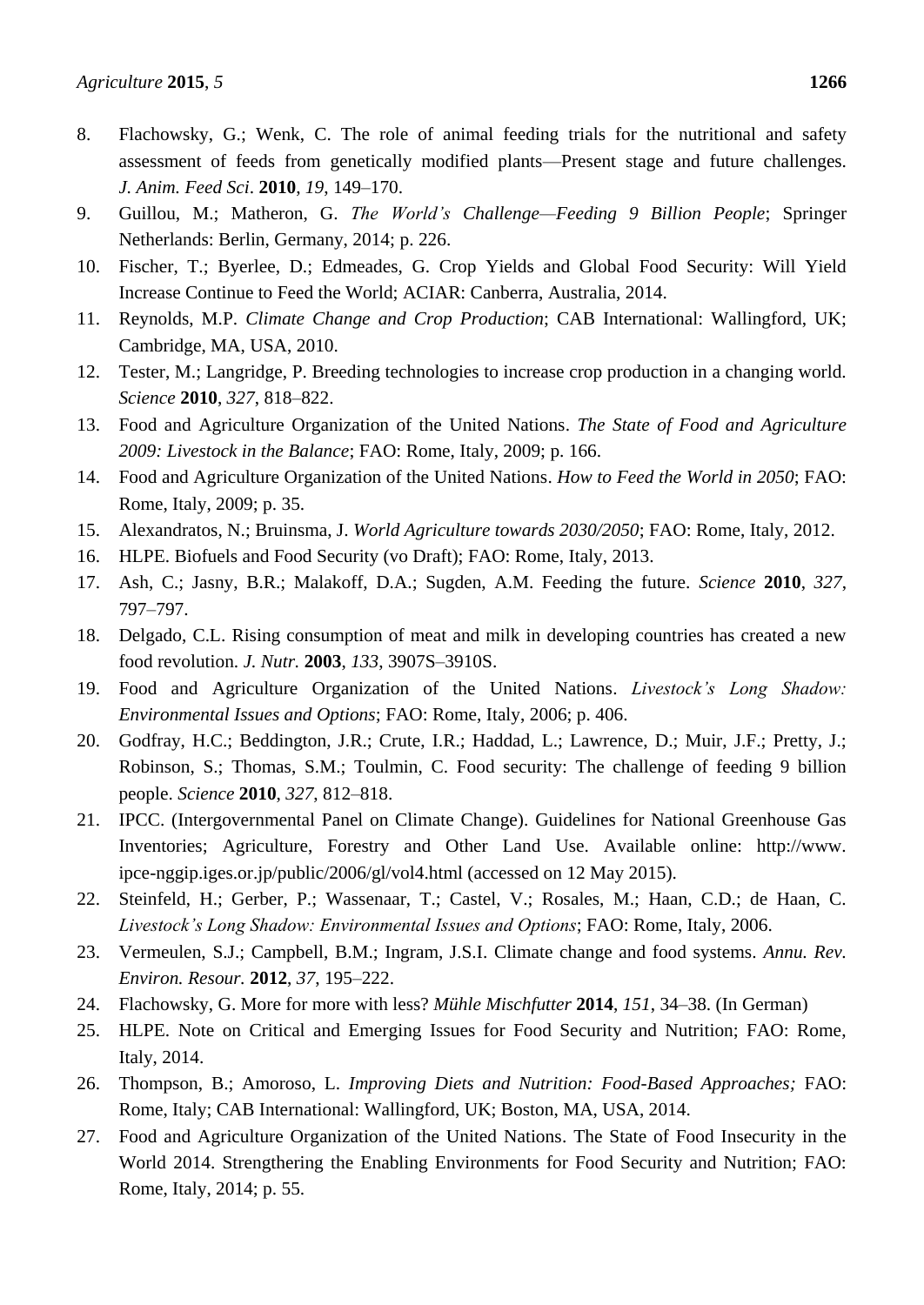- 28. Neumann, C.G.; Bwibo, N.O.; Gewa, C.A.; Drorbaugh, N. Animal source foods as a food-based approach to improve diet and nutrition outcomes. In *Improving Diets and Nutrition: Food-Based Approaches*; Thompson, B., Amoroso, L., Eds.; CABI: Wallingford, UK, 2014; pp. 157–172.
- 29. Cassidy, E.S.; West, P.C.; Gerber, J.S.; Foley, J.A. Redefining agricultural yields: From tonnes to people nourished per hectare. *Environ. Res. Lett.* **2013**, *8*, http://dx.doi.org/10.1088/174 8-9326/8/3/034015.
- 30. Smil, V. Feeding the World: A Challenge for the Twenty-First Century; The MIT Press: Cambridge, MA, USA, 2000.
- 31. D'Mello, J.P.F. *Amino Acids in Human Nutrition and Health*; Wallingford, UK; Cambridge, MA, USA, 2011; p. 544.
- 32. Pillai, R.R.; Kurpad, A.V. Amino acid requirements: Quantitative estimates. In *Amino Acids in Human Nutrition and Health*; D'Mello, J.P.F., Ed.; CABI: Wallingford, UK, 2011; pp. 267–290.
- 33. Smith, J.; Sones, K.; Grace, D.; MacMillan, S.; Tarawali, S.; Herrero, M. Beyond milk, meat, and eggs: Role of livestock in food and nutrition security. *Anim. Front.* **2013**, *3*, 6–13.
- 34. World Health Organization; Food and Agriculture Organization of the United Nations; United Nations University. *Protein and Amino acid Requirements in Human Nutrition*; World Health Organization: Geneva, Switzerland, 2007; Volume 935, pp. 1–265.
- 35. Young, V.R.; Bier, D.M.; Pellett, P.L. A theoretical basis for increasing current estimates of the amino acid requirements in adult man, with experimental support. *Am. J. Clin. Nutr.* **1989**, *50*, 80–92.
- 36. Wennemer, H.; Flachowsky, G.; Hoffmann, V. *Protein, Population, Politics—How Protein Can Be Supplied Sustainable in the 21st Century*; Plexus Verlag: Mittenberg, Switzerland; Frankfurt, Germany; 2006; p. 160.
- 37. Jackson, A.A. Protein. In *Essentials of Human Nutrition*, 3rd ed.; Mann, J., Truswell, S., Eds.; Oxford University Press: Oxford, UK, 2007; pp. 53–72.
- 38. Waterlow, J.C. The mysteries of nitrogen balance. *Nutr. Res. Rev.* **1999**, *12*, 25–54.
- 39. Bauer, J.; Biolo, G.; Cederholm, T.; Cesari, M.; Cruz-Jentoft, A.J.; Morley, J.E.; Phillips, S.; Sieber, C.; Stehle, P.; Teta, D.; *et al*. Evidence-based recommendations for optimal dietary protein intake in older people: A position paper from the prot-age study group. *J. Am. Med. Dir. Assoc.* **2013**, *14*, 542–559.
- 40. Fukagawa, N.K. Protein requirements: Methodologic controversy amid a call for change. *Am. J. Clin. Nutr.* **2014**, *99*, 761–762.
- 41. Marini, J.C. Protein requirements: Are we ready for new recommendations? *J. Nutr.* **2015**, *145*, 5–6.
- 42. Rand, W.M.; Pellett, P.L.; Young, V.R. Meta-analysis of nitrogen balance studies for estimating protein requirements in healthy adults. *Am. J. Clin. Nutr.* **2003**, *77*, 109–127.
- 43. Avadi, A.; Freon, P. Life cycle assessment of fisheries: A review for fisheries scientists and managers. *Fish. Res.* **2013**, *143*, 21–38.
- 44. Van Huis, A.; Dicke, M.; van Loon, J.J.A. Insects to feed the world. *J. Insects Food Feed* **2015**, *1*, 3–5.
- 45. Kastner, T.; Rivas, M.J.; Koch, W.; Nonhebel, S. Global changes in diets and the consequences for land requirements for food. *Proc. Natl. Acad. Sci. USA* **2012**, *109*, 6868–6872.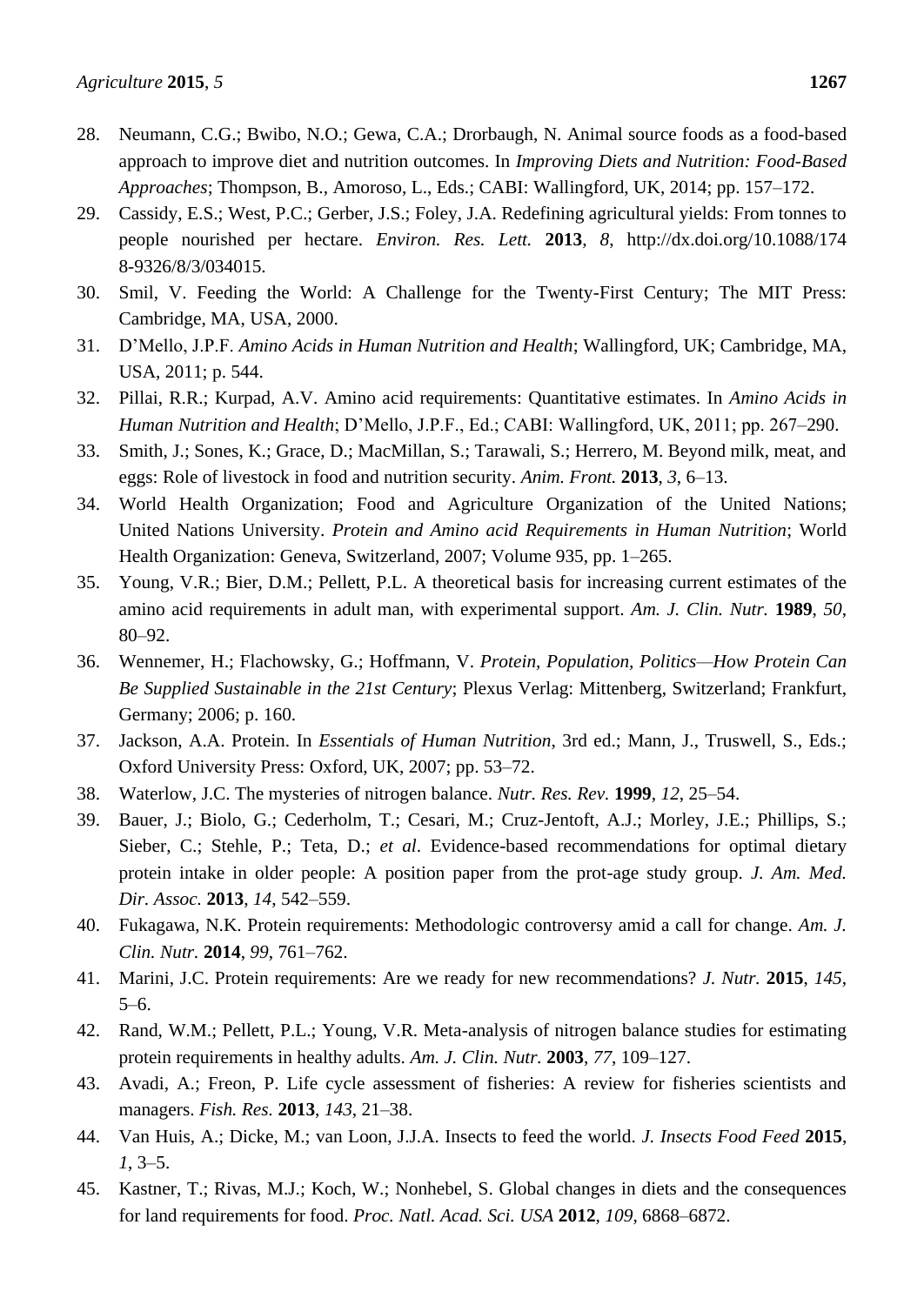- 46. Keyzer, M.A.; Merbis, M.D.; Pavel, I.F.P.W.; van Wesenbeeck, C.F.A. Diet shifts towards meat and the effects on cereal use: Can we feed the animals in 2030? *Ecol. Econ.* **2005**, *55*, 187–202.
- 47. Tilman, D.; Balzer, C.; Hill, J.; Befort, B.L. Global food demand and the sustainable intensification of agriculture. *Proc. Natl. Acad. Sci. USA* **2011**, *108*, 20260–20264.
- 48. Guyomard, H.; Manceron, S.; Peyraud, J.L. Trade in feed grains, animals, and animal products: Current trends, future prospects, and main issues. *Anim. Front.* **2013**, *3*, 14–18.
- 49. Flachowsky, G. Carbon footprints for food of animal origin. In *Livestock Production and Climate Change*; Malik, P.K., Bhatta, R., Takahashi, J., Kohn, R., Prasad, C.S., Eds.; CABI: Wallingford, UK, 2015; pp.125–145.
- 50. Gerbens-Leenes, P.W.; Nonhebel, S. Consumption patterns and their effects on land required for food. *Ecol. Econ.* **2002**, *42*, 185–199.
- 51. Wirsenius, S.; Azar, C.; Berndes, G. How much land is needed for global food production under scenarios of dietary changes and livestock productivity increases in 2030? *Agric. Syst.* **2010**, *103*, 621–638.
- 52. Food and Agriculture Organization of the United Nations. Dairy Asia: Towards sustainability. In Proceedings of an International Consultation, Bangkok, Thailand, 21–23 May 2014; FAO Regional Office for Asia and the Pacific: Bangkok, Thailand, 2014; p. 65.
- 53. Kebreab, E. *Sustainable Animal Agriculture*; CABI: Wallingford, UK, 2013.
- 54. SAFA. Sustainable Assessment of Food and Agriculture Systems Indicators; FAO: Rome, Italy, 2013.
- 55. Guyomard, H.; Darcy-Vrillon, B.; Esnouf, C.; Marin, M.; Russel, M.; Guillou, M. Eating patterns and food systems: Critical knowledge requirements for policy design and implementation. *Agric. Food Secur.* **2012**, *1*, doi:10.1186/2048-7010-1-13.
- 56. Baroni, L.; Cenci, L.; Tettamanti, M.; Berati, M. Evaluating the environmental impact of various dietary patterns combined with different food production systems. *Eur. J. Clin. Nutr.* **2007**, *61*, 279–286.
- 57. Pimentel, D.; Pimentel, M. Sustainability of meat-based and plant-based diets and the environment. *Am. J. Clin. Nutr.* **2003**, *78*, 660S–663S.
- 58. Reijnders, L.; Soret, S. Quantification of the environmental impact of different dietary protein choices. *Am. J. Clin. Nutr.* **2003**, *78*, 664S–668S.
- 59. Flachowsky, G.; Meyer, U.; Südekum, K.-H. Land use for edible protein of animal origin—A review. *Food Secur.* **2015**, *6*, in press.
- 60. Peters, C.J.; Wilkins, J.L.; Fick, G.W. Testing a complete-diet model for estimating the land resource requirements of food consumption and agricultural carrying capacity: The New York state example. *Renew. Agric. Food Syst.* **2007**, *22*, 145–153.
- 61. Deikman, J.; Petracek, M.; Heard, J.E. Drought tolerance through biotechnology: Improving translation from the laboratory to farmers' fields. *Curr. Opin. Biotechnol.* **2012**, *23*, 243–250.
- 62. Hoekstra, A.Y.; Chapagain, A.K. Water footprints of nations: Water use by people as a function of their consumption pattern. *Water Resour. Manag.* **2007**, *21*, 35–48.
- 63. Molden, D.; Oweis, T.; Steduto, P.; Bindraban, P.; Hanjra, M.A.; Kijne, J. Improving agricultural water productivity: Between optimism and caution. *Agric. Water Manag.* **2010**, *97*, 528–535.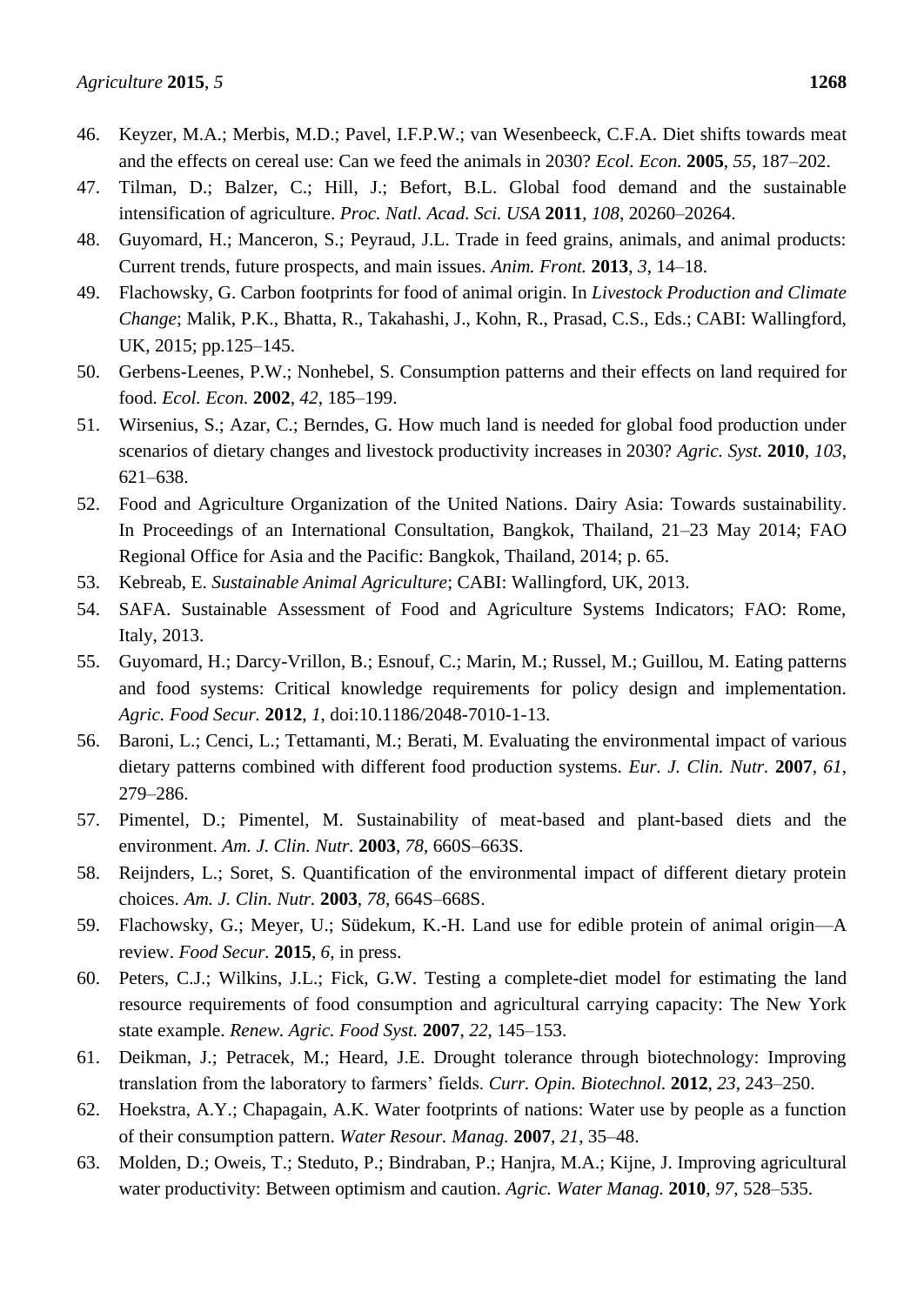- 64. Schlink, A.C.; Nguyen, M.L.; Viljoen, G.J. Water requirements for livestock production: A global perspective. *Rev. Sci. Technol.* **2010**, *29*, 603–619.
- 65. Hall, D.C.; Hall, J.V. Concepts and measures of natural-resource scarcity with a summary of recent trends. *J. Environ. Econ. Manag.* **1984**, *11*, 363–379.
- 66. Scholz, R.W.; Wellmer, F.W. Approaching a dynamic view on the availability of mineral resources: What we may learn from the case of phosphorus? *Glob. Environ. Chang.* **2013**, *23*, 11–27.
- 67. Aerts, S. Agriculture's 6 F's and the need for more intensive agriculture. In *Climate Change and Sustainable Development*; Potthast, T., Meisch, S., Eds.; Wageningen Academic Publisher: Wageningen, The Netherlands 2012; pp. 192–195.
- 68. Amarsinghe, U. Water footprint of the dairy sector. In Proceedings of an International Consultation, Bangkok, Thailand, 21–23 May 2014; FAO Regional Office for Asia and the Pacific: Bangkok, Thailand, 2014; pp. 14–15.
- 69. Mekonnen, M.M.; Hoekstra, A.V. The Green, Blue and Grey Water Footprint of Farm Animals and Animal Products; UNESCO-IHE: Delft, The Neterlands, 2010.
- 70. De Vries, M.; de Boer, I.J.M. Comparing environmental impacts for livestock products: A review of life cycle assessments. *Livest. Sci.* **2010**, *128*, 1–11.
- 71. Nguyen, T.L.T.; Hermansen, J.E.; Mogensen, L. Environmental consequences of different beef production systems in the EU. *J. Clean. Prod.* **2010**, *18*, 756–766.
- 72. Nijdam, D.; Rood, T.; Westhoek, H. The price of protein: Review of land use and carbon footprints from life cycle assessments of animal food products and their substitutes. *Food Policy*  **2012**, *37*, 760–770.
- 73. Upham, P.; Dendler, L.; Bleda, M. Carbon labelling of grocery products: Public perceptions and potential emissions reductions. *J. Clean. Prod.* **2011**, *19*, 348–355.
- 74. Young, W.; Hwang, K.; McDonald, S.; Oates, C.J. Sustainable consumption: Green consumer behaviour when purchasing products. *Sustain. Dev.* **2010**, *1*, 20–31.
- 75. De Alvarenga, R.A.F.; Silva Junior, V.P.D.; Soares, S.R.; de Alvarenga, R.A.F.; da Silva Junior, V.P. Comparison of the ecological footprint and a life cycle impact assessment method for a case study on brazilian broiler feed production. *J. Clean. Prod.* **2012**, *28*, 25–32.
- 76. Boonen, R.; Aerts, S.; de Tavernier, L. Which sustainability soits you? In *Climate Change and Sustainable Development*; Potthast, T., Meisch, S., Eds.; Wageningen Academic Publishers: Wageningen, The Netherlands, 2012; pp. 43–48.
- 77. International Union for Conservation of Nature. *The IUNC Programm 2005–2008*. IUCN: Gland, Switzerland, 2005.
- 78. Casabona, C.M.R.; Epifanio, L.E.S.; Cirion, A.E. *Global Food Security: Ethical and Legal Callenges*; Wageningen Academic Publishers: Wageningen, The Netherlands, 2010; p. 532.
- 79. Fedoroff, N.V.; Battisti, D.S.; Beachy, R.N.; Cooper, P.J.; Fischhoff, D.A.; Hodges, C.N.; Knauf, V.C.; Lobell, D.; Mazur, B.J.; Molden, D.; *et al.* Radically rethinking agriculture for the 21st century. *Science* **2010**, *327*, 833–834.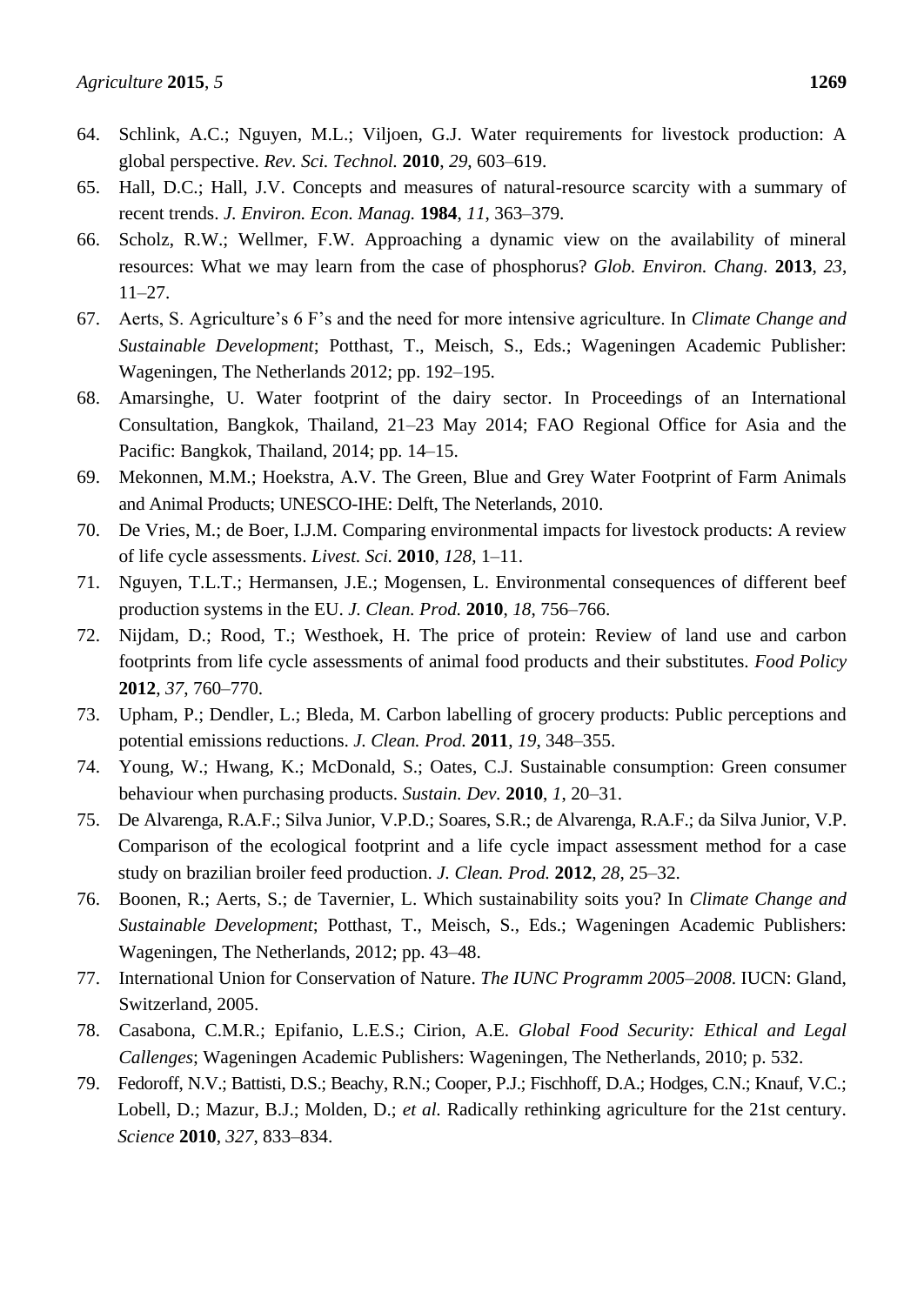- 80. Giovannucci, D.; Scherr, S.; Nierenberg, D.; Hebebrand, C.; Shapiro, J.; Milder, J.; Wheeler, K. Food and Agriculture: The Future of Sustainability. A Strategic Input to the Sustainable Development in the 21st Century (SD21) Project; United Nations Department of Economic and Social Affairs: New York, NY, USA, 2012.
- 81. Wals, A.E.J.; Corcoran, P.B. *Learning for Sustainability in Times of Accelerating Change*; Wageningen Academic Publishers*:* Wageningen, The Netherlands, 2012; p. 550.
- 82. Foley, J.A.; Ramankutty, N.; Brauman, K.A.; Cassidy, E.S.; Gerber, J.S.; Johnston, M.; Mueller, N.D.; O'Connell, C.; Ray, D.K.; West, P.C.; *et al*. Solutions for a cultivated planet. *Nature* **2011**, *478*, 337–342.
- 83. Girard, C.L. Insects as a source of nutrients: Beyond the western prejudices. *Anim. Front.* **2015**, *5*, 4–6.
- 84. Morales-Ramos, J.A.; Rojas, M.G.; Shapiro-Ilan, D. *Mass Production of Beneficial Organisms—Invertebrates and Entomopathogens*; Elsevier and Academic Press: Amsterdam, The Netherlands, 2014; p. 712.
- 85. Rumpold, B.A.; Schlüter, O. Insect-based protein sources and their potential for human consumption: Nutritional composition and processing. *Anim. Front.* **2015**, *5*, 20–24.
- 86. Sanchez-Muros, M.J.; Barroso, F.G.; Manzano-Agugliaro, F. Insect meal as renewable source of food for animal feeding: A review. *J. Clean. Prod.* **2014**, *65*, 16–27.
- 87. Van Huis, A.; Itterbeeck, J.V.; Klunder, H.; Mertens, E.; Halloran, A.; Muir, G.; Vantomme, P.; van Huis, A.; van Itterbeeck, J. *Edible Insects: Future Prospects for Food and Feed Security*; FAO: Rome, Italy, 2013.
- 88. Anupama, R.P. Value-added food: Single cell protein. *Biotechnol. Adv.* **2000**, *18*, 459–479.
- 89. Zepka, L.Q.; Jacob-Lopes, E.; Goldbeck, R.; Souza-Soares, L.A.; Queiroz, M.I. Nutritional evaluation of single-cell protein produced by aphanothece microscopica nageli. *Bioresour. Technol.* **2010**, *101*, 7118–7122.
- 90. Flachowsky, G. Greenhouse gases and resource efficiency. Aspects of production of food of animal origin. *Ernähr.-Umsch.* **2008**, *55*, 414–419. (In German)
- 91. Makkar, H.P.S. Biofuel Co-Products as Livestock Feed—Opportunities and Challenges; FAO: Rome, Italy, 2012.
- 92. Becker, M.; Nehring, K. *Handbook of Feeds*; Paul Parey Verlag: Hamburg, Germany; 1967; pp. 1–3. (In German)
- 93. Menke, K.H.; Huss, W. *Animal Nutrition and Feedstuffs*: *Tierernährung und Futtermittelkunde*; Verlag Eugen Ulmer: Stuttgart, Germany, 1975; p. 319. (In German)
- 94. Kling, M.; Woehlbier, W. *Trade Feestuffs*; Ulmer Verlag: Stuttgart, Germany, 1983; p. 546. (In German)
- 95. Jeroch, H.; Flachowsky, G.; Weissbach, F. *Futtermittelkunde*; Gustav Fischer Verlag Jena: Stuttgart, Germany, 1993; p. 510.
- 96. Jeroch, H.; Simon, A.; Zentek, J. *Poultry Nutrition*; Verlag Eugen Ulmer: Stuttgart, Germany, 2013; p. 528. (In German)
- 97. Jeroch, H.; Simon, O.; Drochner, W. *Nutrition of Livestock*, 2nd ed.; Eugen-Ulmer Verlag: Stuttgart, Germany, 2008; p. 555. (In German)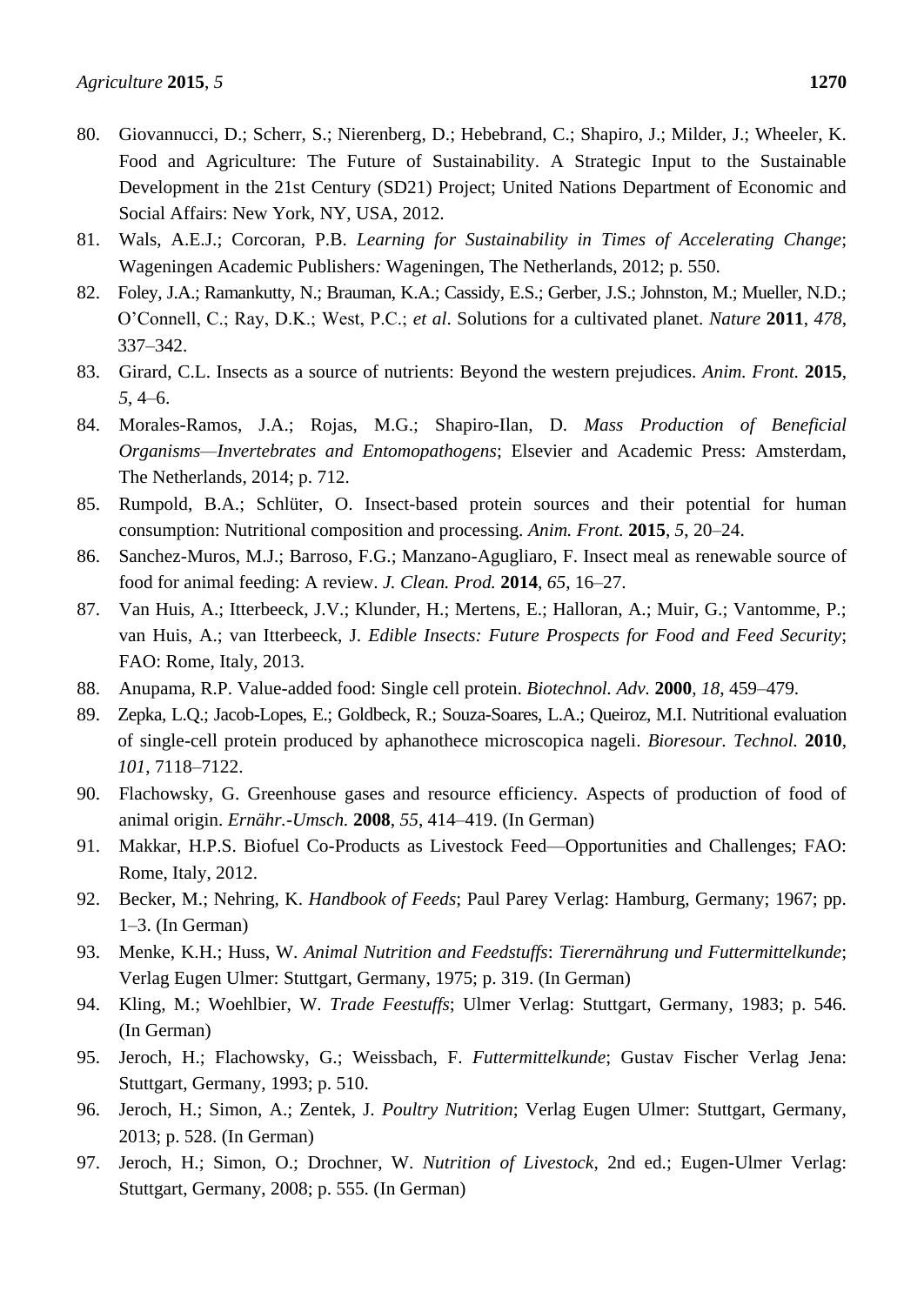- 98. Theodorou, M.K.; France, J. *Feeding Systems and Feed Evaluation Models*; CABI: Wallingford, UK, 2000; p. 481.
- 99. Ewing, W.N. *The FEEDS Directory: Commody Products Guide*; Context Products Ltd.: Packington, UK, 1998; p. 234.
- 100. Ewing, W.N. *The Feeds Directory: Branded Products Guide*; Context Products Ltd.: Packington, UK, 2002; p. 216.
- 101. Kamphues, J.; Wolf, P.; Coenen, M.; Eder, K.; Iben, C.; Kienzle, E.; Liesegang, A.; Maenner, K.; Zebeli, Q.; Zentek, J. *Supplements of Animal Nutrition for Study and Practice*; M. & H. Schaper GmbH: Hannover, Germany, 2014; p. 520. (In German)
- 102. Positive, L. *Positive List for Straight Feeding Stuffs*; Standards Commission for Straight Feeding Stuffs at the Central Committee of the German Agriculture: Bonn, Germany, 2014; p. 61.
- 103. Pape, H.-C. *Feed Additives—Technology and Application*; *Ag*rimedia GmbH: Bergen, Norway, 2006; p. 304. (In German)
- 104. Salem, A.-F.Z.M. *Plant-Phytochemicals in Animal Nutrition*; Nova Science Publishers Inc.: Hauppauge, New York, NY, USA, 2011; p. 188.
- 105. Salem, A.-F.Z.M. *Nutritional Strategies of Animal Feed Additives*; Nova Sciene Publishers Inc.: Hauppauge, New York, NY, USA, 2012; p. 221.
- 106. Pennisi, E. Sowing the seeds for the ideal crop. *Science* **2010**, *327*, 802–803.
- 107. SCAR. New Challenges for Agricultural Research: Climate Change, Rural Development, Agricultural Knowledge Systems; European Communities: Brussels, Belgium, 2008; p. 112.
- 108. Flachowsky, G. Global Food Security: Is There Any Solution?. NovoArgument **2010**, 105, 3–4. (In German)
- 109. High Level Panel of Experts. *Food Security and Climate Change*; FAO: Rome, Italy, 2012; p. 98.
- 110. Husaini, A.M.; Tuteja, N. Biotech crops: Imperative for achieving the millenium development goals and sustainability of agriculture in the climate change era. *GM Crop. Food* **2013**, *4*, 1–9.
- 111. Lobell, D.B.; Burke, M.B.; Tebaldi, C.; Mastrandrea, M.D.; Falcon, W.P.; Naylor, R.L. Prioritizing climate change adaptation needs for food security in 2030. *Science* **2008**, *319*, 607–610.
- 112. Newman, J.A.; Anand, M.; Henry, H.A.L.; Hunt, S.; Gedalof, Z. *Climate Change Biology*; CABI: Wallingford, UK, 2011.
- 113. Tillie , P.; Dillen, K.; Rodriguez-Cerezo, E. The pipeline of gm crops for improved animal feed: Challenges for commercial use. In *Animal Nutrition with Transgenic Plants*; Flachowsky, G., Ed.; CABI: Wallingford, UK, 2013; pp. 166–192.
- 114. Bouis, H.E.; Chassy, B.A.; Ochanda, J.O. Genetically modified food crops and their contribution to human nutrition and food quality. *Trends Food Sci. Technol.* **2003**, *14*, 191–209.
- 115. Hirschi, K.D. Nutrient biofortification of food crops. *Annu. Rev. Nutr.* **2009**, *29*, 401–421.
- 116. Welch, R.M. Breeding strategies for biofortified staple plant foods to reduce micronutrient malnutrition globally. *J. Nutr.* **2002**, *132*, 495S–499S.
- 117. White, P.J.; Broadley, M.R. Biofortifying crops with essential mineral elements. *Trends Plant Sci.* **2005**, *10*, 586–593.
- 118. Nestel, P.; Bouis, H.E.; Meenakshi, J.V.; Pfeiffer, W. Biofortification of staple food crops. *J. Nutr.* **2006**, *136*, 1064–1067.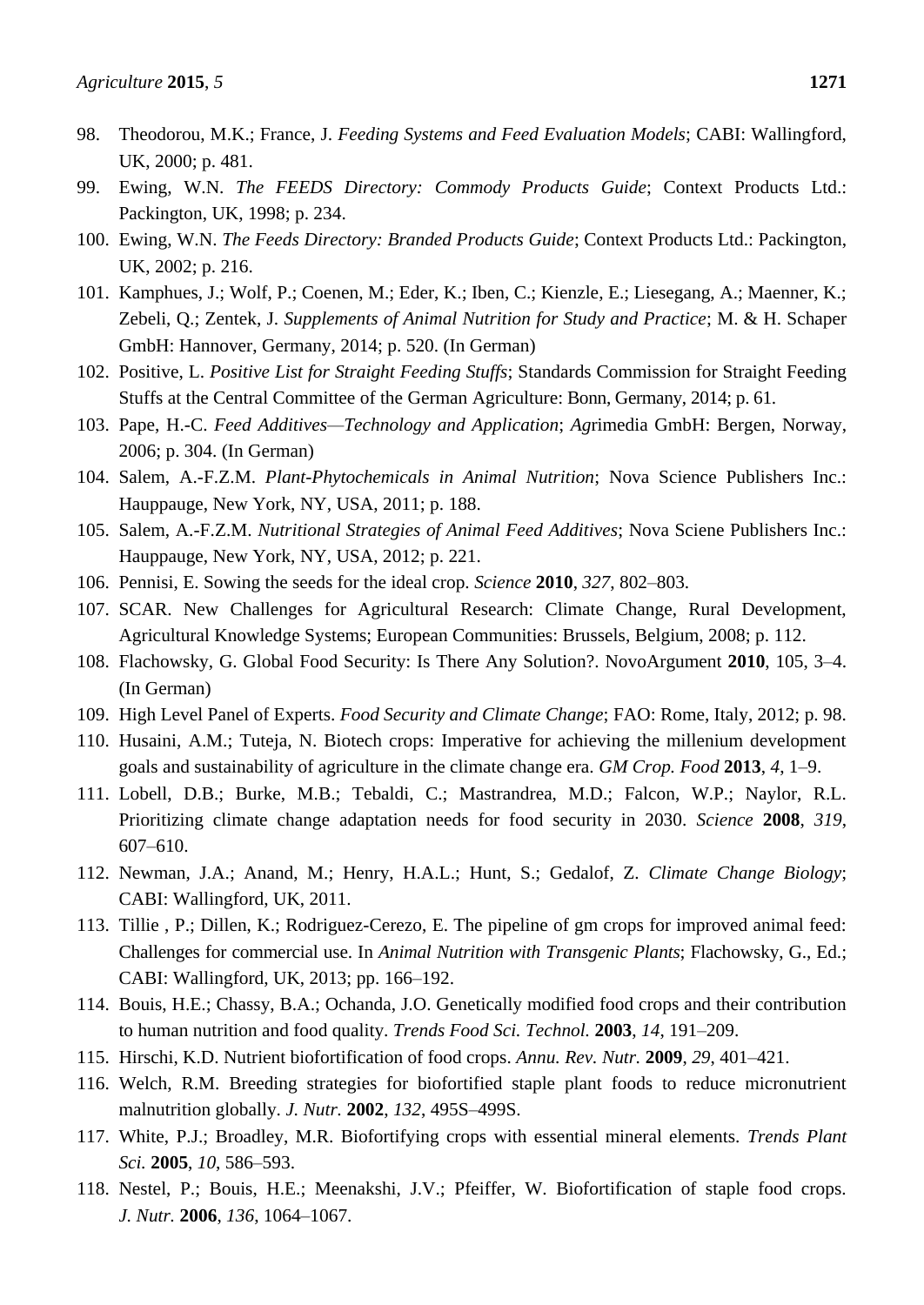- 119. McDowell, L.R. *Minerals in Animal and Human Nutrition*; Elsevier: Amsterdam, The Netherlands, 2003.
- 120. Suttle, N. *Mineral Nutrition of Livestock*; CABI: Wallingford, UK, 2010.
- 121. Lucas, D.M.; Taylor, M.L.; Hartnell, G.F.; Nemeth, M.A.; Glenn, K.C.; Davis, S.W. Broiler performance and carcass characteristics when fed diets containing lysine maize (LY038 or LY038 × MON 810), control, or conventional reference maize. *Poultr. Sci.* **2007**, *86*, 2152–2161.
- 122. Sevenier, R.; van der Meer, I.M.; Bino, R.; Koops, A.J. Increased production of nutriments by genetically engineered crops. *J. Am. Coll. Nutr.* **2002**, *21*, 199S–204S.
- 123. Ufaz, S.; Galili, G. Improving the content of essential amino acids in crop plants: Goals and opportunities. *Plant Physiol.* **2008**, *147*, 954–961.
- 124. Cahoon, E.B.; Shockey, J.M.; Dietrich, C.R.; Gidda, S.K.; Mullen, R.T.; Dyer, J.M. Engineering oilseeds for sustainable production of industrial and nutritional feedstocks: Solving bottlenecks in fatty acid flux. *Curr. Opin. Plant Biol.* **2007**, *10*, 236–244.
- 125. Napier, J.A. The production of unusual fatty acids in transgenic plants. *Annu. Rev. Plant Biol.*  **2007**, *58*, 295–319.
- 126. Rymer, C.; Hartnell, G.F.; Givens, D.I. The effect of feeding modified soyabean oil enriched with C18: 4*n*-3 to broilers on the deposition of *n*-3 fatty acids in chicken meat. *Br. J. Nutr.* **2011**, *105*, 866–878.
- 127. Broadley, M.R.; White, P.J.; Bryson, R.J.; Meacham, M.C.; Bowen, H.C.; Johnson, S.E.; Hawkesford, M.J.; McGrath, S.P.; Zhao, F.J.; Breward, N.; *et al*. Biofortification of UK food crops with selenium. *Proc. Nutr. Soc.* **2006**, *65*, 169–181.
- 128. Gregorio, G.B. Progress in breeding for trace minerals in staple crops. *J. Nutr.* **2002**, *132*, 500S–502S.
- 129. Lucca, P.; Hurrell, R.; Potrykus, I. Genetic engineering approaches to improve the bioavailability and the level of iron in rice grains. *Theor. Appl. Genet.* **2001**, *102*, 392–397.
- 130. Welch, R.M.; Graham, R.D. Breeding for micronutrients in staple food crops from a human nutrition perspective. *J. Exp. Bot.* **2004**, *55*, 353–364.
- 131. Welch, R.M.; House, W.A.; Beebe, A.; Senadhira, D.; Gregorio, G.B.; Cheng, Z. Testing iron and zinc bioavailability in genetically enriched beans (*Phaseolus vulgaris* L.) and rice (*Oryza sativa* L.) in a rat model. *Food Nutr. Bull.* **2000**, *21*, 428–433.
- 132. Garza, R.D.D.L.; Quinlivan, E.P.; Klaus, S.M.J.; Basset, G.J.C.; Gregory, J.F., III; Hanson, A.D.; de la Garza, R.D. Folate biofortification in tomatoes by engineering the pteridine branch of folate synthesis. *Proc. Natl. Acad. Sci. USA* **2004**, *101*, 13720–13725.
- 133. Potrykus, I. Golden rice and beyond. *Plant Physiol.* **2001**, *125*, 1157–1161.
- 134. Rocheford, T.R.; Wong, J.C.; Egesel, C.O.; Lambert, R.J. Enhancement of vitamin E levels in corn. *J. Am. Coll. Nutr.* **2002**, *21*, 191S–198S.
- 135. Van Jaarsveld, P.J.; Faber, M.; Tanumihardjo, S.A.; Nestel, P.; Lombard, C.J.; Benade, A.J. Beta-carotene-rich orange-fleshed sweet potato improves the vitamin a status of primary school children assessed with the modified-relative-dose-response test. *Am. J. Clin. Nutr.* **2005**, *81*, 1080–1087.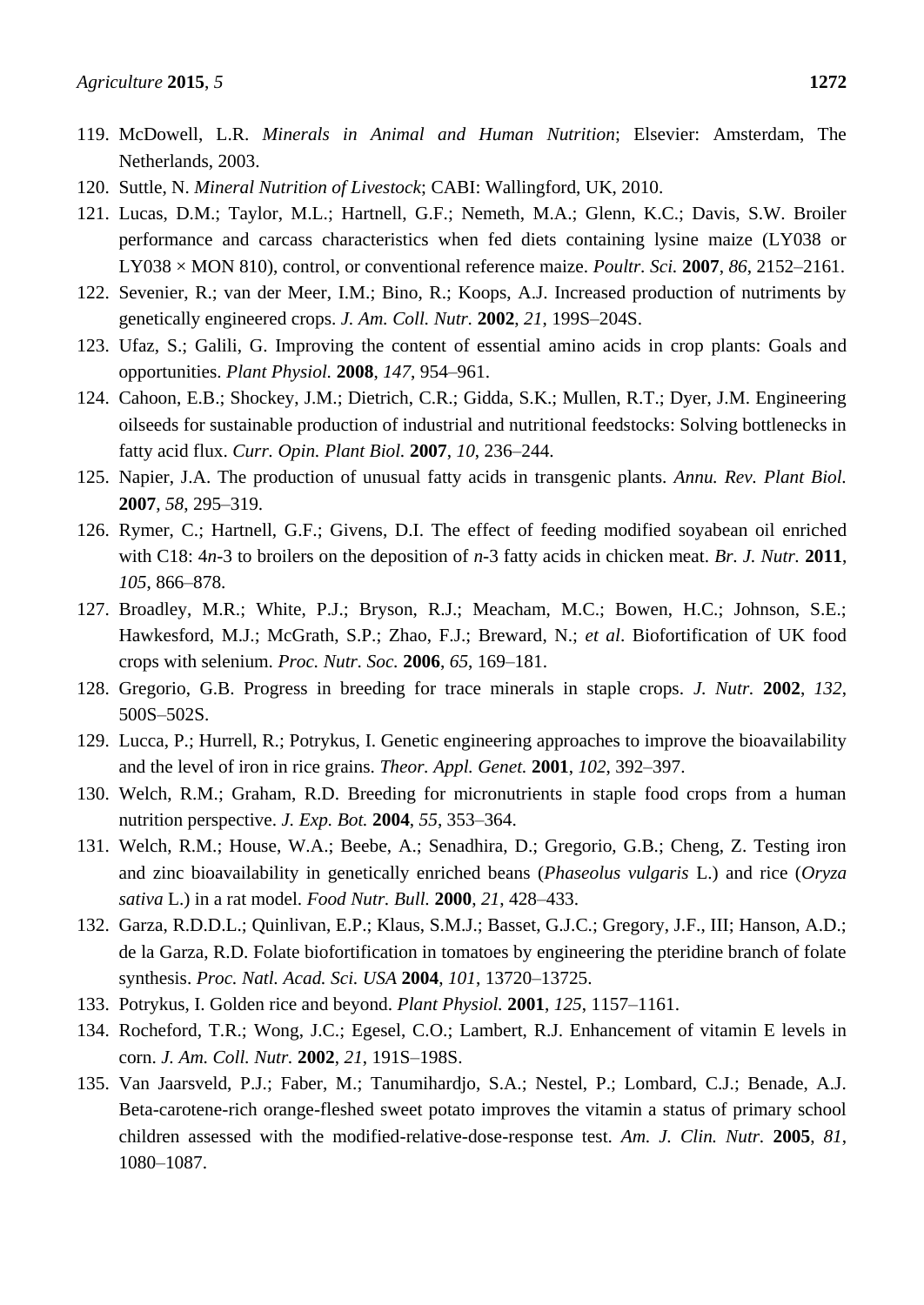- 137. Chen, R.; Xue, G.; Chen, P.; Yao, B.; Yang, W.; Ma, Q.; Fan, Y.; Zhao, Z.; Tarczynski, M.C.; Shi, J. Transgenic maize plants expressing a fungal phytase gene. *Transgen. Res.* **2008**, *17*, 633–643.
- 138. Gao, C.Q.; Ma, Q.G.; Ji, C.; Luo, X.G.; Tang, H.F.; Wei, Y.M. Evaluation of the compositional and nutritional values of phytase transgenic corn to conventional corn in roosters. *Poultr. Sci.*  **2012**, *91*, 1142–1148.
- 139. Nyannor, E.K.; Williams, P.; Bedford, M.R.; Adeola, O. Corn expressing an *Escherichia coli*-derived phytase gene: A proof-of-concept nutritional study in pigs. *J. Anim. Sci.* **2007**, *85*, 1946–1952.
- 140. Zhang, Z.B.; Kornegay, E.T.; Radcliffe, J.S.; Denbow, D.M.; Veit, H.P.; Larsen, C.T. Comparison of genetically engineered microbial and plant phytase for young broilers. *Poultr. Sci.* **2000**, *79*, 709–717.
- 141. Vageeshbabu, H.S.; Chopra, V.L. Genetic and biotechnological approaches for reducing glucosinolates from rapeseed-mustard meal. *J. Plant Biochem. Biotechnol.* **1997**, *6*, 53–62.
- 142. Vasil, I.K.; Anderson, O.D. Genetic engineering of wheat gluten. *Trends Plant Sci.* **1997**, *2*, 292–297.
- 143. Duvick, J. Prospects for reducing fumonisin contamination of maize through genetic modification. *Environ. Health Perspect.* **2001**, *109*, 337–342.
- 144. Munkvold, G.P.; Hellmich, R.L.; Rice, L.G. Comparison of fumonisin concentrations in kernels of transgenic Bt maize hybrids and nontransgenic hybrids. *Plant Dis.* **1999**, *83*, 130–138.
- 145. International Life Sciences Institute. Nutritional and safety of foods and feeds nutritionally improved through biotechnology: Case studies. *Compr. Rev. Food Sci. Food Saf.* **2008**, *7*, 50–99.
- 146. Newell-McGloughlin, M. Nutritionally improved agricultural crops. *Plant Physiol.* **2008**, *147*, 939–953.
- 147. Dawe, D.; Robertson, R.; Unnevehr, L. Golden rice: What role could it play in alleviation of vitamin a deficiency? *Food Policy* **2002**, *27*, 541–560.
- 148. DellaPenna, D. Nutritional genomics: Manipulating plant micronutrients to improve human health. *Science* **1999**, *285*, 375–379.
- 149. Gilligan, D.O. Biofortification, agricultural technology adoption, and nutrition policy: Some lessons and emerging challenges. *CESifo Econo. Stud.* **2012**, *58*, 405–421.
- 150. Johns, T. Plant biodiversity and malnutrition: Simple solutions to complex problems. *Afr. J. Food Agric. Nutr. Dev.* **2003**, *3*, 45–52.
- 151. King, J.C. Evaluating the impact of plant biofortification on human nutrition. *J. Nutr.* **2002**, *132*, 511S–513S.
- 152. Mayer, J.E.; Pfeiffer, W.H.; Beyer, P. Biofortified crops to alleviate micronutrient malnutrition. *Curr. Opin. Plant Biol.* **2008**, *11*, 166–170.
- 153. McKeon, T.A. Genetically modified crops for industrial products and processes and their effects on human health. *Trends Food Sci. Technol.* **2003**, *14*, 229–241.
- 154. Sautter, C.; Poletti, S.; Zhang, P.; Gruissem, W. Biofortification of essential nutritional compounds and trace elements in rice and cassava. *Proc. Nutr. Soc.* **2006**, *65*, 153–159.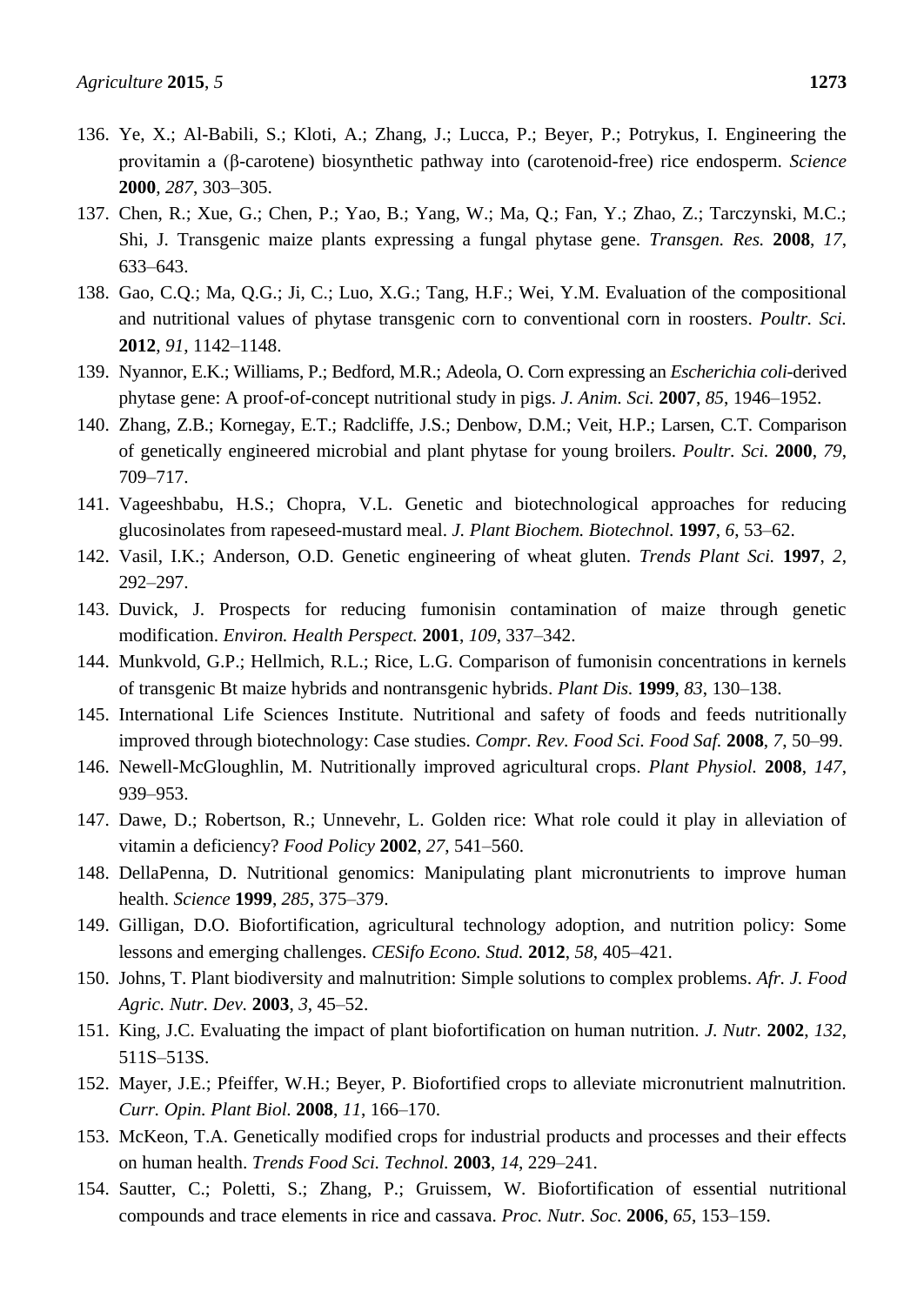- 155. Zimmermann, R.; Stein, A.; Qaim, M. Agricultural technology to fight micronutrient malnutrition? A health economics approach agrartechnologie zur bekampfung von mikronahrstoffmangel? Ein gesundheitsokonomischer bewertungsansatz. *Agrarwirtschaft* **2004**, *53*, 67–76.
- 156. McNaughton, J.; Roberts, M.; Smith, B.; Rice, D.; Hinds, M.; Sanders, C.; Layton, R.; Lamb, I.; Delaney, B. Comparison of broiler performance when fed diets containing event DP-3O5423-1, nontransgenic near-isoline control, or commercial reference soybean meal, hulls, and oil. *Poultr. Sci.*  **2008**, *87*, 2549–2561.
- 157. Mejia, L.; Meyer, E.T.; Utterback, P.L.; Utterback, C.W.; Parsons, C.M.; Koelkebeck, K.W. Evaluation of limit feeding corn and distillers dried grains with solubles in non-feed-withdrawal molt programs for laying hens. *Poultr. Sci.* **2010**, *89*, 386–392.
- 158. Stein, A.J.; Rodriguez-Cerezo, E. The Global Pipeline of New GM-Crops: Implications of Asynchronous Approval for International Trade; European Communities: Brussels, Belgium, 2009; p. 102.
- 159. Flachowsky, G. Possibilities of decontamination of "undesired substances" after appendix 5 of the feed regulation. *Landbauforsch. Völk.* **2006**, *294*, 292. (In German)
- 160. Gorniak, T.; Meyer, U.; Danicke, S. Effects of corn silage of a brown-midrib hybrid on dry matter intake, milk yield and milk composition in german holstein dairy cows compared to a common hybrid. *Proc. Soc. Nutr. Physiol. Band* **2012**, *21*, 159.
- 161. Ivan, S.K.; Grant, R.J.; Weakley, D.; Beck, J. Comparison of a corn silage hybrid with high cell-wall content and digestibility with a hybrid of lower cell-wall content on performance of holstein cows. *J. Dairy Sci.* **2005**, *88*, 244–254.
- 162. Köhler, R.; Leuoth, A.; Jeroch, H.; Flachowsky, G.; Gebhardt, G.; Hielscher, H.; Kappel, W. Studies of the content and the digestibility of cell-wall substances in remaining plants of various maize hybrids. *Arch. Anim. Nutr.* **1989**, *39*, 187–192.
- 163. Rook, J.A.; Muller, L.D.; Shank, D.B. Intake and digestibility of brown-midrib corn-silage by lactating dairy-cows. *J. Dairy Sci.* **1977**, *60*, 1894–1904.
- 164. Barriere, Y.; Dias Goncalves, G.; Emile, J.C.; Lefevre, B. Higher intake of DK265 corn silage by dairy cattle. *J. Dairy Sci.* **2004**, *87*, 1439–1445.
- 165. Oba, M.; Allen, M.S. Effects of brown midrib 3 mutation in corn silage on dry matter intake and productivity of high yielding dairy cows. *J. Dairy Sci.* **1999**, *82*, 135–142.
- 166. Oba, M.; Allen, M.S. Effects of brown midrib 3 mutation in corn silage on productivity of dairy cows fed two concentrations of dietary neutral detergent fiber: 1. Feeding behavior and nutrient utilization. *J. Dairy Sci.* **2000**, *83*, 1333–1341.
- 167. Oba, M.; Allen, M.S. Effects of brown midrib 3 mutation in corn silage on productivity of dairy cows fed two concentrations of dietary neutral detergent fiber: 3. Digestibility and microbial efficiency. *J. Dairy Sci.* **2000**, *83*, 1350–1358.
- 168. Cherney, J.H.; Cherney, D.J.R.; Akin, D.E.; Axtell, J.D. Potential of brown-midrib, low-lignin mutants for improving forage quality. *Adv. Agron.* **1991**, *46*, 157–198.
- 169. Grant, R.J.; Haddad, S.G.; Moore, K.J.; Pedersen, J.F. Brown midrib sorghum silage for midlactation dairy cows. *J. Dairy Sci.* **1995**, *78*, 1970–1980.
- 170. Taylor, C.C.; Allen, M.S. Corn grain endosperm type and brown midrib 3 corn silage: Ruminal fermentation and n partitioning in lactating cows. *J. Dairy Sci.* **2005**, *88*, 1434–1442.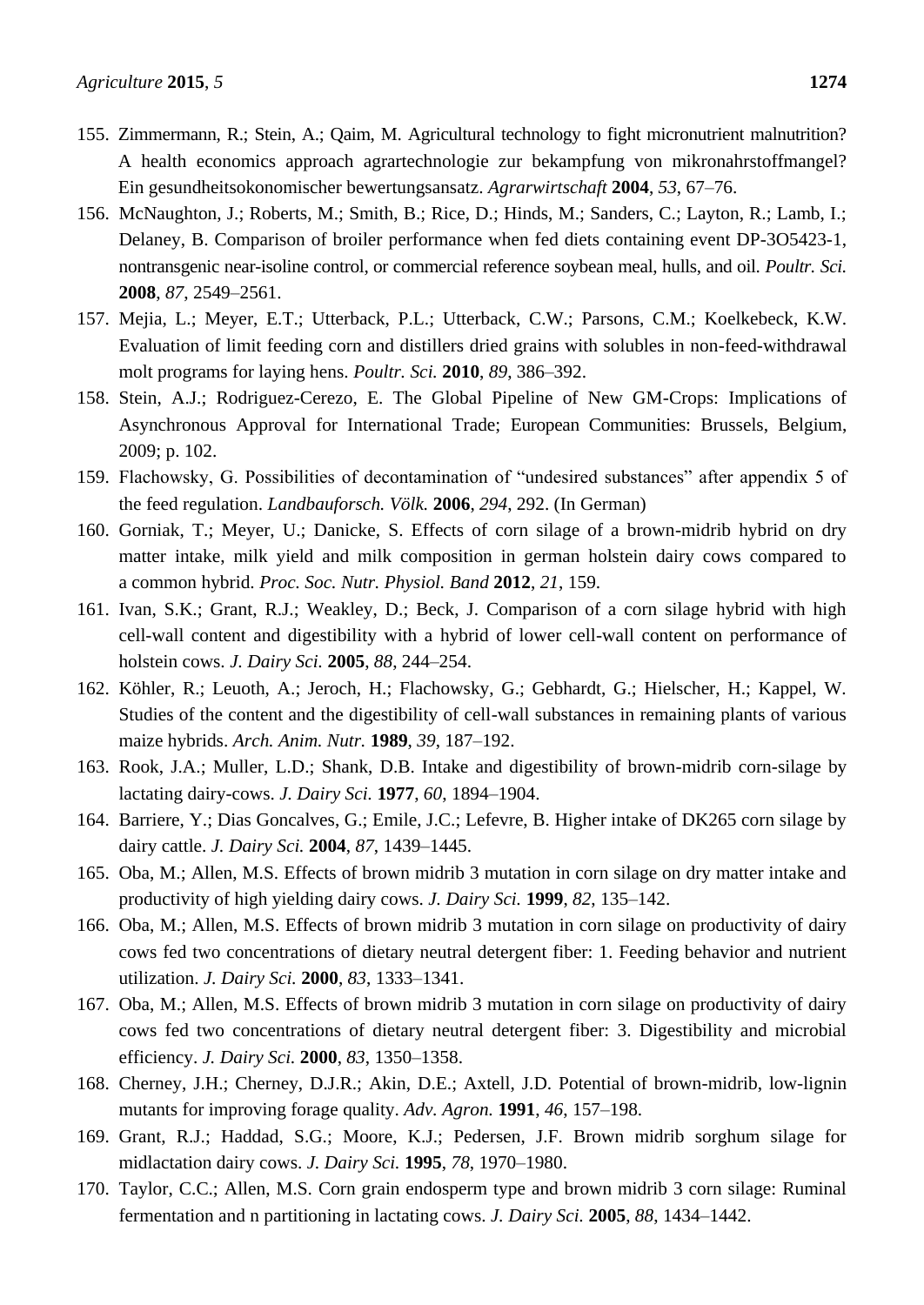- 171. Taylor, C.C.; Allen, M.S. Corn grain endosperm type and brown midrib 3 corn silage: Feeding behavior and milk yield of lactating cows. *J. Dairy Sci.* **2005**, *88*, 1425–1433.
- 172. Hristov, A.N.; Oh, J.; Firkins, J.L.; Dijkstra, J.; Kebreab, E.; Waghorn, G.; Makkar, H.P.S.; Adesogan, A.T.; Yang, W.; Lee, C.; *et al*. Mitigation of methane and nitrous oxide emissions from animal operations: I. A review of enteric methane mitigation options. *J. Anim. Sci.* **2013**, *91*, 5045–5069.
- 173. Schwarm, A.; Schweigel-Röntgen, M.; Kreuzer, M.; Ortmann, S.; Gill, F.; Kuhla, B.; Meyer, U.; Lohölter, M.; Derno, M. Feeding silage from brown midrib maize to heifers does not increase methane emissions despite a higher fibre digestibilitgy as compared to conventional maize silage. *Arch. Anim. Nutr.* **2015**, *69*, 159–176.
- 174. Flachowsky, G. Stroh als Futtermittel: Ergebnisse und Erfahrungen bei der Strohaufbereitung und Beim Einsatz von Unterschiedlich Behandeltem Stroh als Futtermittel; VEB Deutscher Landwirtschaftsverlag: Berlin, Germany, 1987. (In German)
- 175. Sundstol, F.; Owen, E. *Straw and Other Fibrous by Products as Feed*; Elsevier: Amsterdam, The Netherlands, 1984; p. 610.
- 176. Van Soest, P.J. *Nutritional Ecology of the Ruminant*, 2nd ed.; Cornell University Press: Ithaca, NY, USA, 1994; p. 376.
- 177. Van Soest, P.J. Rice straw, the role of silica and treatments to improve quality. *Anim. Feed Sci. Technol.* **2006**, *130*, 137–171.
- 178. Protocols for Food and Feed Safety Assessment of Ge Crops; Available online: http://igmoris.nic.in/files%5CCoverpage1.pdf (accessed on 12 May 2015).
- 179. EFSA GMO Panel Working Group on Animal Feeding Trials. Safety and nutritional assessment of GM plant derived food and feed. The role of animal feeding trials. *Food Chem. Toxicol.* **2008**, *46*, 2–70.
- 180. The Role of Animal Feeding Studies in the Safety Assessment of Genetically Modified Foods; Available online: https://www.foodstandards.gov.au/consumer/gmfood/documents/Workshop %20Report%20FINAL.pdf (accessed on 12 May 2015).
- 181. International Life Sciences Institute. *Best Practices for the Conduct of Animal Studies to Evaluate Crops Genetically Modified for Input Traits*; International Life Sciences Institute: Washington, DC, USA, 2003; p. 62.
- 182. International Life Sciences Institute. *Best Practices for the Conduct of Animal Studies to Evaluate Crops Genetically Modified for Output Traits*; International Life Sciences Institute: Washington, DC, USA, 2007; p. 194.
- 183. Organization for Economic Co-operation and Development. *Safety Evaluation of Foods Derived by Modern Biotechnology*: *Concepts and Principles*; OECD: Paris, France, 1993; p. 77.
- 184. Van Eenennaam, A.L.; Young, A.E. Prevalence and impacts of genetically engineered feedstuffs on livestock populations. *J. Anim. Sci.* **2014**, *92*, 4255–4278.
- 185. Flachowsky, G.; Böhme, H. Proposals for nutritional assessments of feeds from genetically modified plants. *J. Anim. Feed Sci.* **2005**, *14*, 49–70.
- 186. Flachowsky, G.; Schafft, H.; Meyer, U. Animal feeding studies for nutritional and safety assessments of feeds from genetically modified plants: A review. *J. Verbrauch. Lebensm.* **2012**, *7*, 179–194.